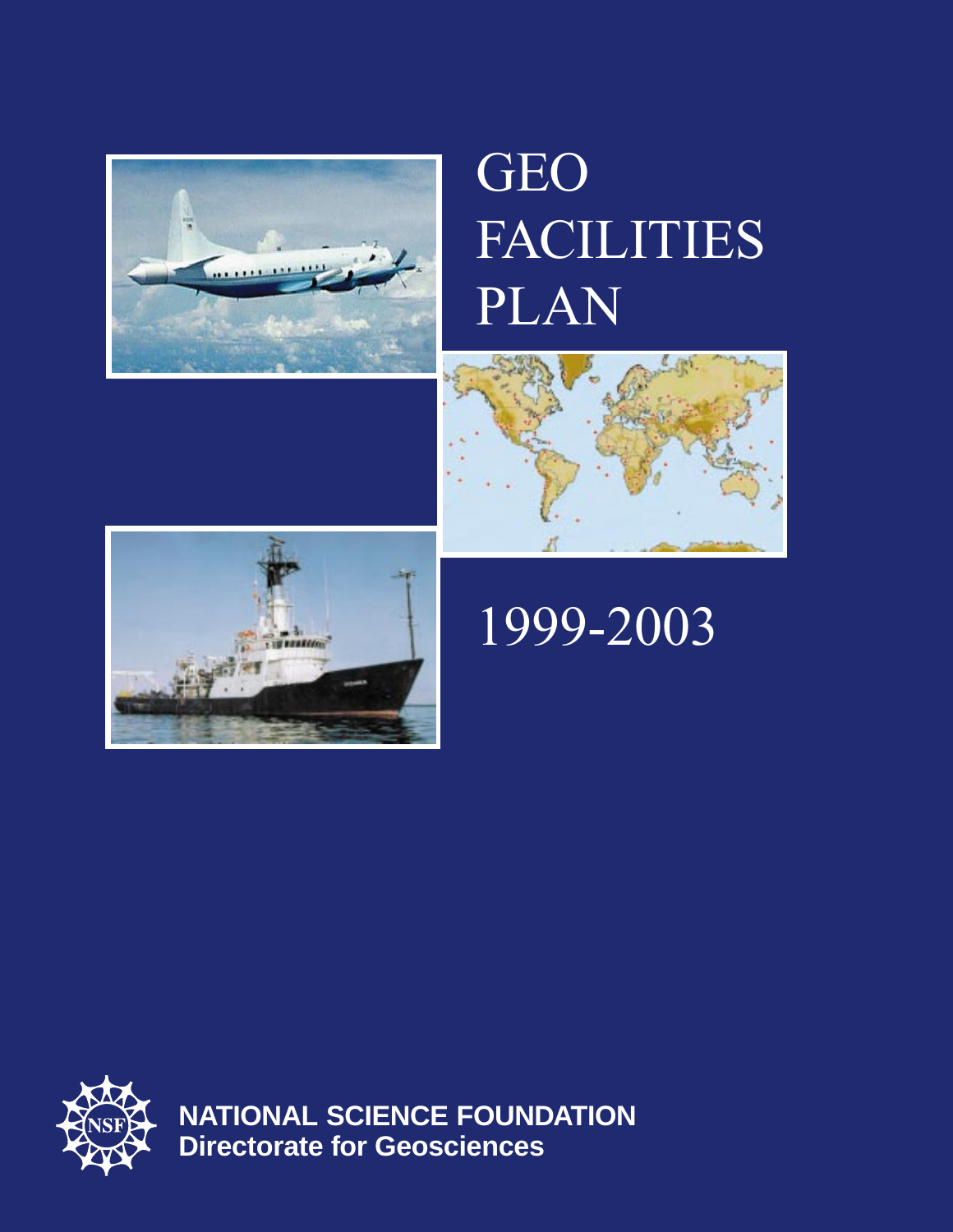

The National Science Foundation promotes and advances scientific progress in the United States by competitively awarding grants for research and education in the sciences, mathematics and engineering.

To get the latest information about program deadlines, to download copies of NSF publications, and to access abstracts of awards, visit the NSF Web site at:

http://www.nsf.gov

| ।च | Location:                                             | 4201 Wilson Blyd.<br>Arlington, VA 22230 |
|----|-------------------------------------------------------|------------------------------------------|
| 回  | For General Information (NSF Information Center):     | $(703)$ 306-1234                         |
| 囸  | TDD (for the hearing-impaired):                       | (703) 306-0090                           |
| 回  | To Order Publications or Forms:<br>Send an e-mail to: | pubs@nsf.gov                             |
|    | or telephone:                                         | $(301)$ 947-2722                         |
| 回  | To Locate NSF Employees:                              | $(703)$ 306 - 1234                       |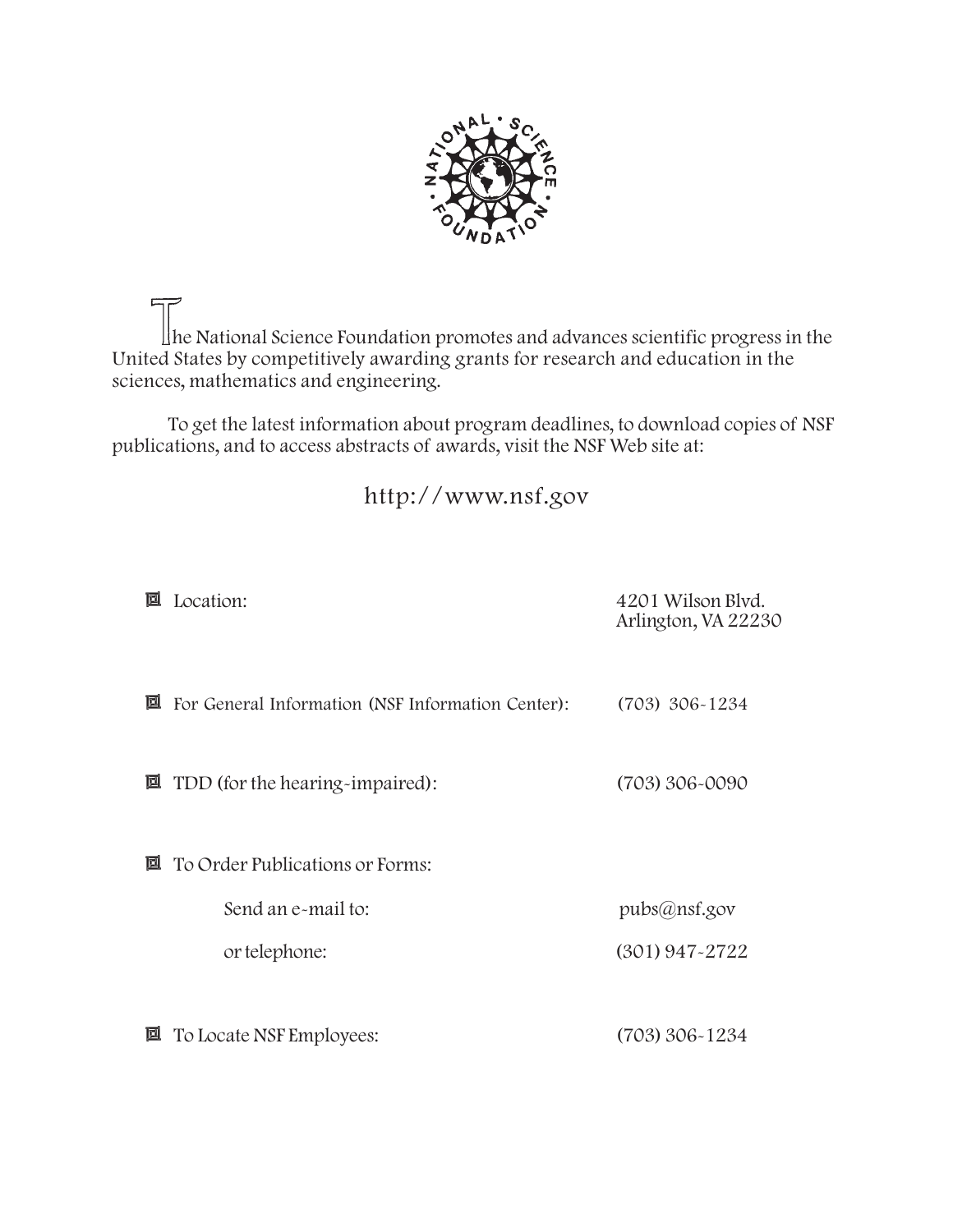#### **NATIONAL SCIENCE FOUNDATION 4201 WILSON BOULEVARD ARLINGTON, VIRGINIA 22230**



**ASSISTANT DIRECTOR FOR GEOSCIENCES**

July 1999

Facilities and instrumentation for observation, experimentation, analysis, and computation are essential to carry out cutting edge research in all fields of the geosciences. As we enter the twenty-first century, one important priority for the Directorate for Geosciences (GEO) at the National Science Foundation (NSF) is the provision of support for both the development of new and innovative facility capabilities, and the maintenance and enhancement of existing systems. This support is important not only to the basic research enterprise but is also of great value for education and outreach activities.

This document, the *GEO Facilities Plan* 1999-2003, complements the *GEO Science Plan, FY* 1998-2002 (NSF 97-l 18) which described specific research goals that GEO will strive to attain over the next 5 years. The capabilities described in this document are intended to enable the achievement of the objectives described in the Science Plan. This is the first 'Facilities Plan' that GEO has produced and it is intended to provide guidance concerning the highest priority areas of facility maintenance and development.

Basic research in the geosciences requires a vast range of capabilities and instrumentation. GEO engages in a long range planning process that evaluates the opportunities and needs within the geosciences, and seeks to determine what facilities and instrumentation should be developed to pursue these opportunities. The planning of these facilities relies strongly on communication between GEO staff and the geoscience research community. Indeed, the basis for all the major facility components described in this document is many reports from community-based workshops and meetings, examples of which are referenced in the report.

The active involvement of the research community in GEO's long-range planning process is manifest in the active role that the Advisory Committee for Geosciences (AC/GEO) has played in the preparation and review of this document. AC/GEO consists of sixteen leading researchers and educators from the broad range of geoscience disciplines and a variety of institutional settings, including academia, government, and the private sector. AC/GEO members endorse this facilities plan and urge all those with interests in the geosciences to review this plan and contribute to the development of updated plans in the future.

e K. (Avere

Susan K. Avery Assistant Director for Geosciences Chair. Advisory Committee for Geosciences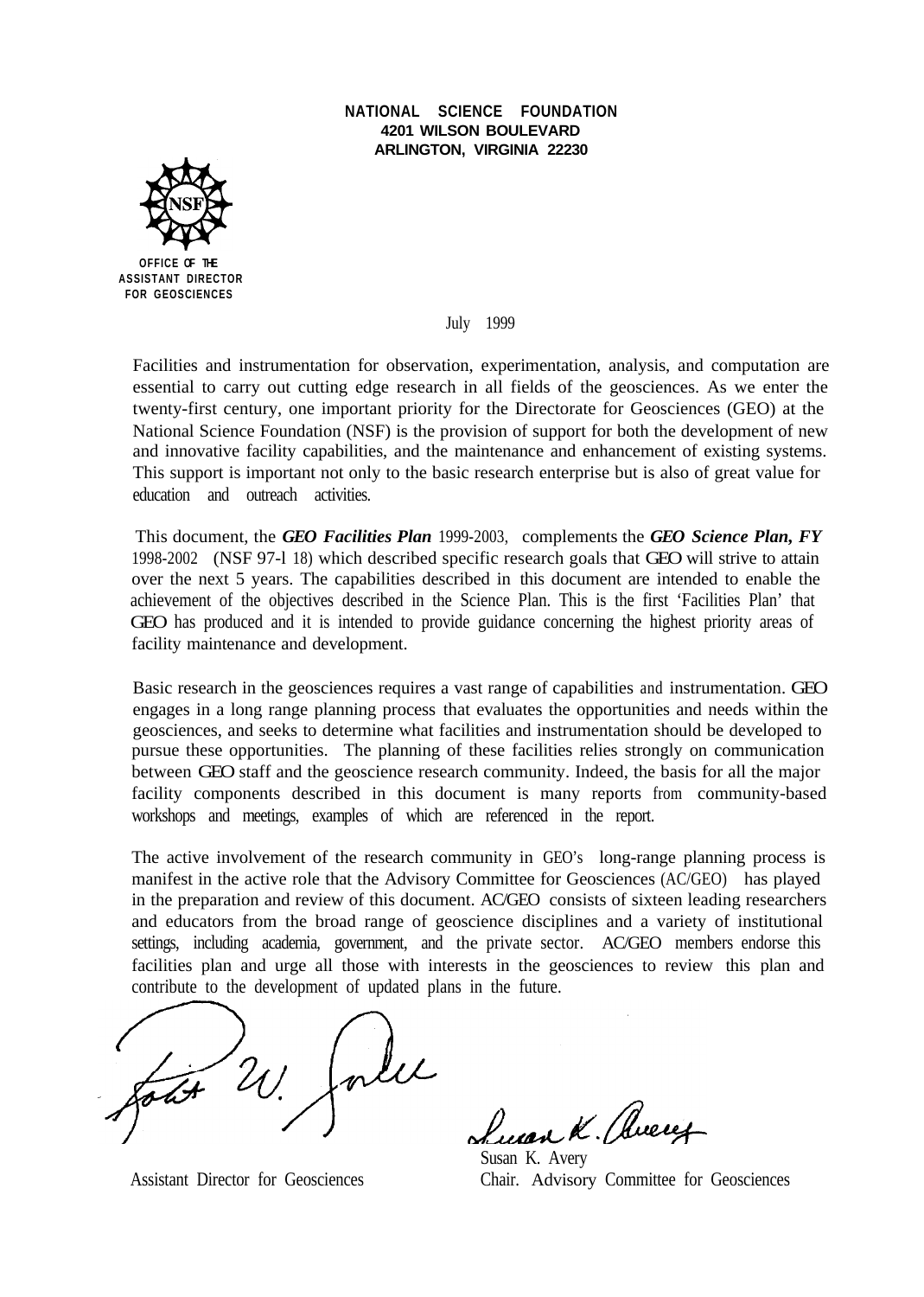## Table of Contents

| 3.1 Environmental Observation Systems for Basic Research in the Geosciences 7  |  |  |
|--------------------------------------------------------------------------------|--|--|
| 3.2 Computational Systems for Analysis and Modeling in the Geosciences 12      |  |  |
| 3.3 Laboratory Systems for Measurements and Experiments in the Geosciences  13 |  |  |
|                                                                                |  |  |
|                                                                                |  |  |
|                                                                                |  |  |
|                                                                                |  |  |
| Appendix A: Examples of Community-Based Facility Planning Activities  24       |  |  |
|                                                                                |  |  |

<u> 1989 - Johann John Stein, mars an deus Amerikaansk kommunister (</u> Cover illustrations:

Top: Photo of the NSF-owned Electra, operated by the National Center for Atmospheric Research (NCAR).

Middle: Dots denote the globally distributed sites of the IRIS Global Seismographic Network (GSN).

Bottom: The Research Vessel Oceanus - a mid-sized general purpose member of the U.S. Academic Research Vessel Fleet.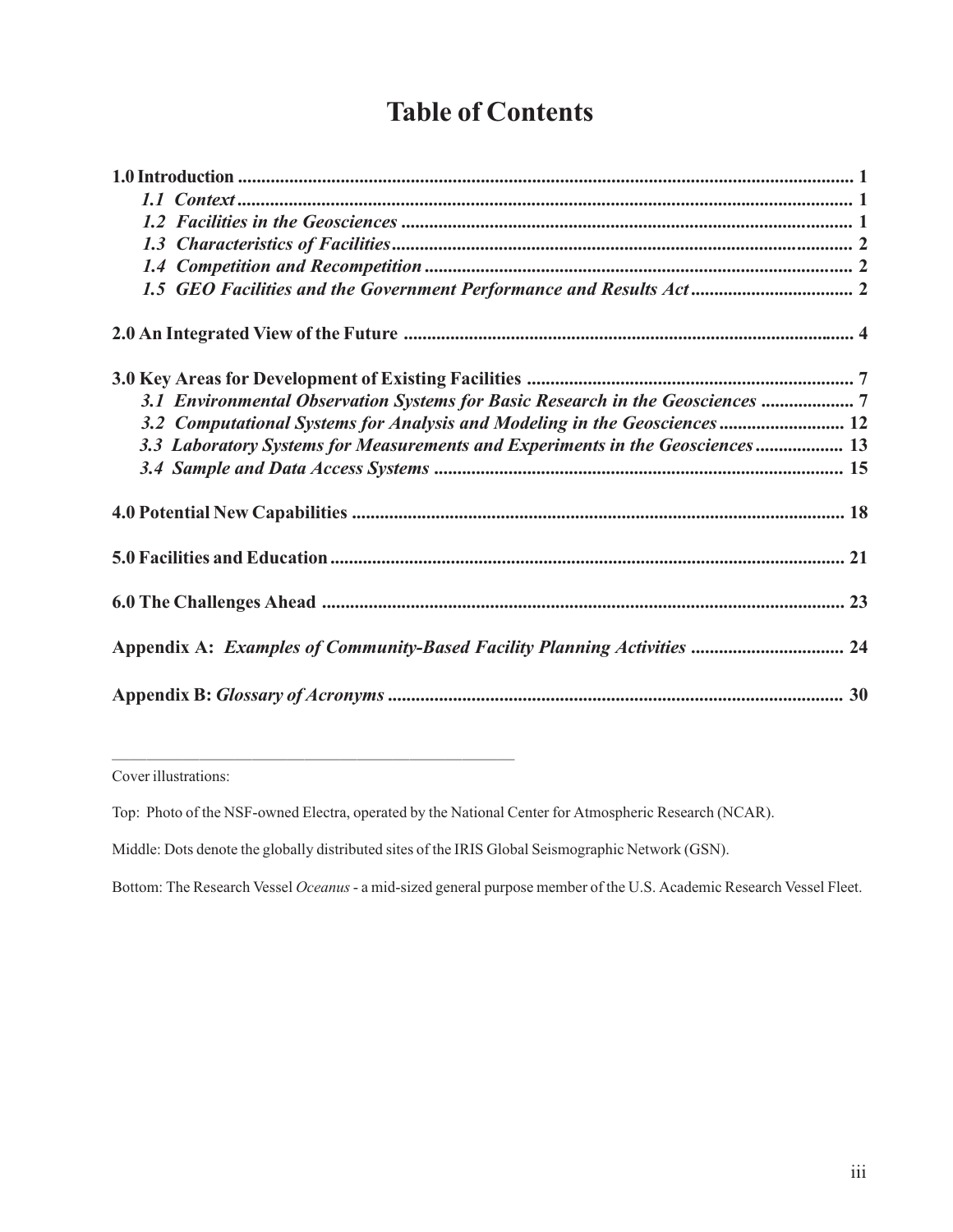## 1.0 Introduction

#### 1.1 Context

The mission of the Directorate for Geosciences (GEO) of the National Science Foundation (NSF) is to advance scientific knowledge about the solid Earth, freshwater, ocean, atmosphere, and geospace components of the integrated Earth system through support of high-quality research; through sustenance and enhancement of scientific capabilities; and through improved geoscience education (GEO Science Plan, 1998).

To fulfill its mission, GEO strives to attain three goals:

- <sup>q</sup> advance fundamental knowledge about the Earth system;
- $\Box$  enhance the infrastructure used to conduct geoscience research; and
- $\Box$  improve the quality of geoscience education and training.

This document describes GEO's plan to achieve the second of these three goals over the next five years, and complements the GEO Science Plan, FY 1998-2002 (NSF 97-118).

#### 1.2 Facilities in the Geosciences

Basic research in the geosciences uses a vast range of capabilities and instrumentation, including large observation platforms (e.g., research vessels, planes), ground-based observatories, supercomputing capabilities, real-time data systems, and laboratory experimental and analysis instruments.

Facilities in the Geosciences are systems that serve the experimental, analytical, observational, or computational needs of extended user communities.

In this context, "systems" includes not only hardware and instrumentation, but also, in some cases, necessary technical and operational support. "Extended" user communities" refers to users outside of the facilities' immediate location or campus, and generally refers to regional centers at a minimum, but frequently to operations that serve national or international communities. It is the role and function of a particular system in the community that determines whether or not we call it a facility, not the mode of financial support or the management structure. Modes of support and management are highly variable across the different programs within GEO, because modes of operation of the different facilities vary substantially. Support and management approaches are tailored optimally to the characteristics and needs of each facility. In all cases, management practices require responsible maintenance programs, and encourage the continuous development of plans for system upgrades to insure capabilities are 'state-of-the-art.'

The importance of instrumentation systems and facilities maintained by individual investigators for their own use is recognized, but is not the subject of this document. Individual investigator experimental and data acquisition capabilities are essential to a healthy and innovative basic research activity, but as previously stated, this plan is concerned only with those systems that serve the needs of extended user communities.

Decisions concerning the development and continued operation of facilities are made by GEO management only after considerable consultation with the scientific community. Throughout this document, the superscripts reference key workshop and planning documents that have played important roles in GEO deliberations. While it is impossible to provide a completely exhaustive list of these references, the examples used are intended to illustrate the extent of the community-based discussion and deliberation process that precedes any significant decision by GEO management concerning the support of facilities.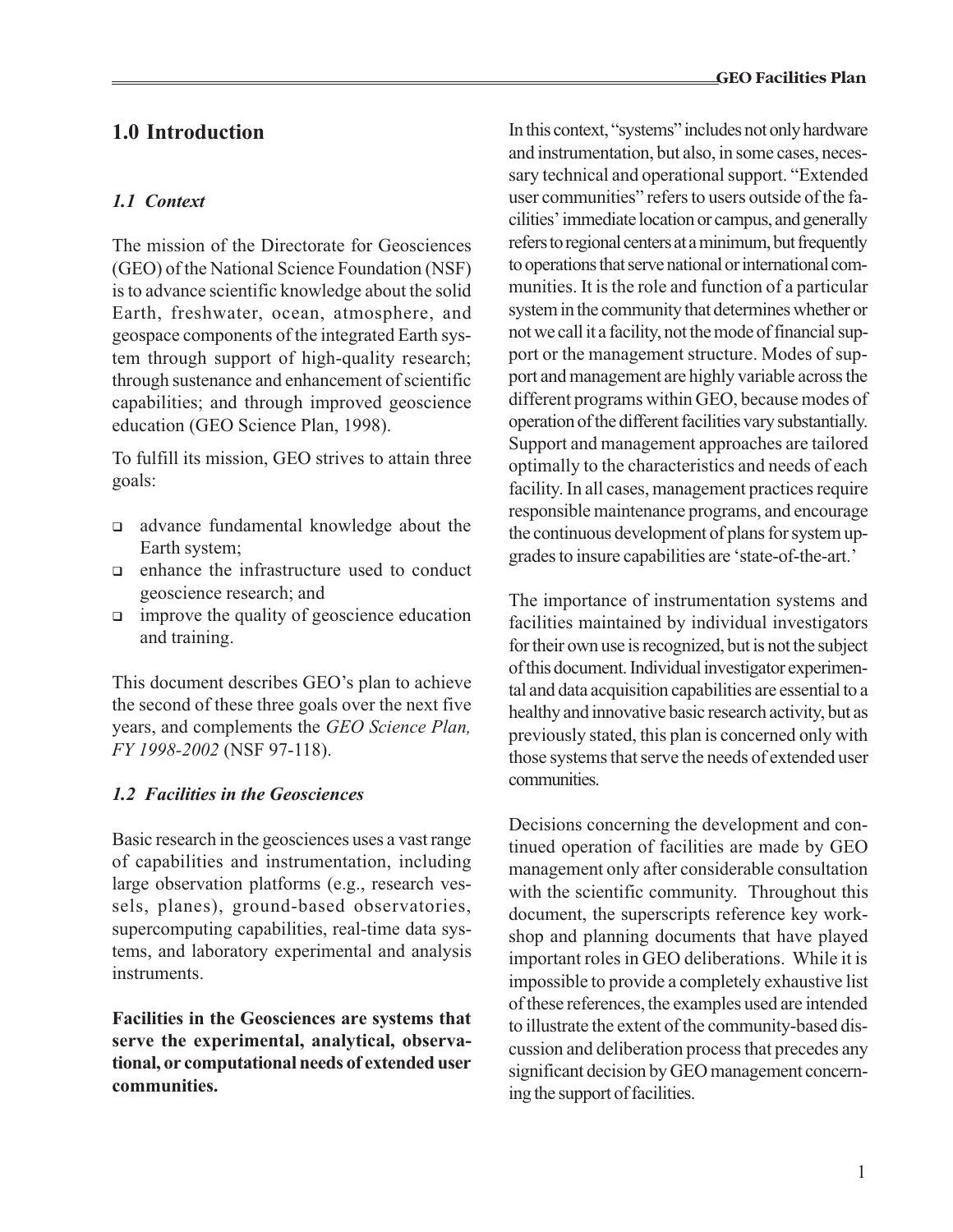#### 1.3 Characteristics of Facilities

All facilities supported by GEO should have the following seven characteristics:

- $\Box$  Their characteristics and capabilities should be driven by the basic research supported by NSF programs.
- □ They should perform at the cutting edge of their respective research topics and demonstrate the capacity to evolve and continuously improve their services and capabilities.
- $\Box$  They should be managed in the most efficient and cost-effective manner possible, and where appropriate, foster and encourage competition between various centers.
- $\Box$  Their characteristics and capabilities should be well publicized in appropriate ways, and guidelines for gaining access to the facility must be readily and widely available. In general, access to the capabilities of the facility should be as open as is reasonable and practical to appropriate members of the U.S. academic community.
- $\Box$  The data produced by GEO facilities should be made openly available to the national and international scientific communities in a timely way, protecting the interests of the principal investigator, but strongly supporting the concept of free and open access to scientific data.
- □ They should form, where possible, partnerships with operating institutions, private foundations, states, industry, other federal agencies, and also with other nations.
- <sup>q</sup> They should, when possible, play important roles in education at many different levels opportunities should be recognized and programs established to reap the maximum benefit.

In making choices about the distribution of resources, GEO managers must maintain an appropriate balance between development of innovative capabilities and the support and maintenance of important, but routine measurement systems. Decisions concerning both the development of new facilities and whether or not to continue support of existing capabilities should be driven by the needs of the research programs. These requirements are outlined in the GEO Science Plan FY 1998-2002 (NSF 97-118), updated every two years, reviewed by the Advisory Committee for Geosciences, and based upon broad input from community-based workshops and planning documents.

The structure of funding mechanisms is designed to ensure support is provided only to those facilities for which appropriate demand exists from NSF-supported investigators. When usage falls below critical levels so that operation is no longer cost-effective, the facility is restructured or phased-out, in consultation with the community.

### 1.4 Competition and Recompetition

Recommendations in the recent National Science Board (NSB) resolution (NSB-97-224) on "Competition, Recompetition, and Renewal of NSF Awards" will be followed. The NSB supports the principle that expiring awards are to be recompeted unless it is judged to be in the best interest of U.S. science and engineering not to do so. This position is based on the conviction that peer-reviewed competition and recompetition is the process most likely to assure the best use of NSF funds for supporting research and education. It is essential that NSF determine periodically whether a particular facility still represents the best use of NSF funds, however, because of the complexity of major facility awards there is no single procedure for their review.

#### 1.5 GEO Facilities and the Government Performance and Results Act

GEO recognizes the special importance of achieving the four primary performance goals on Fa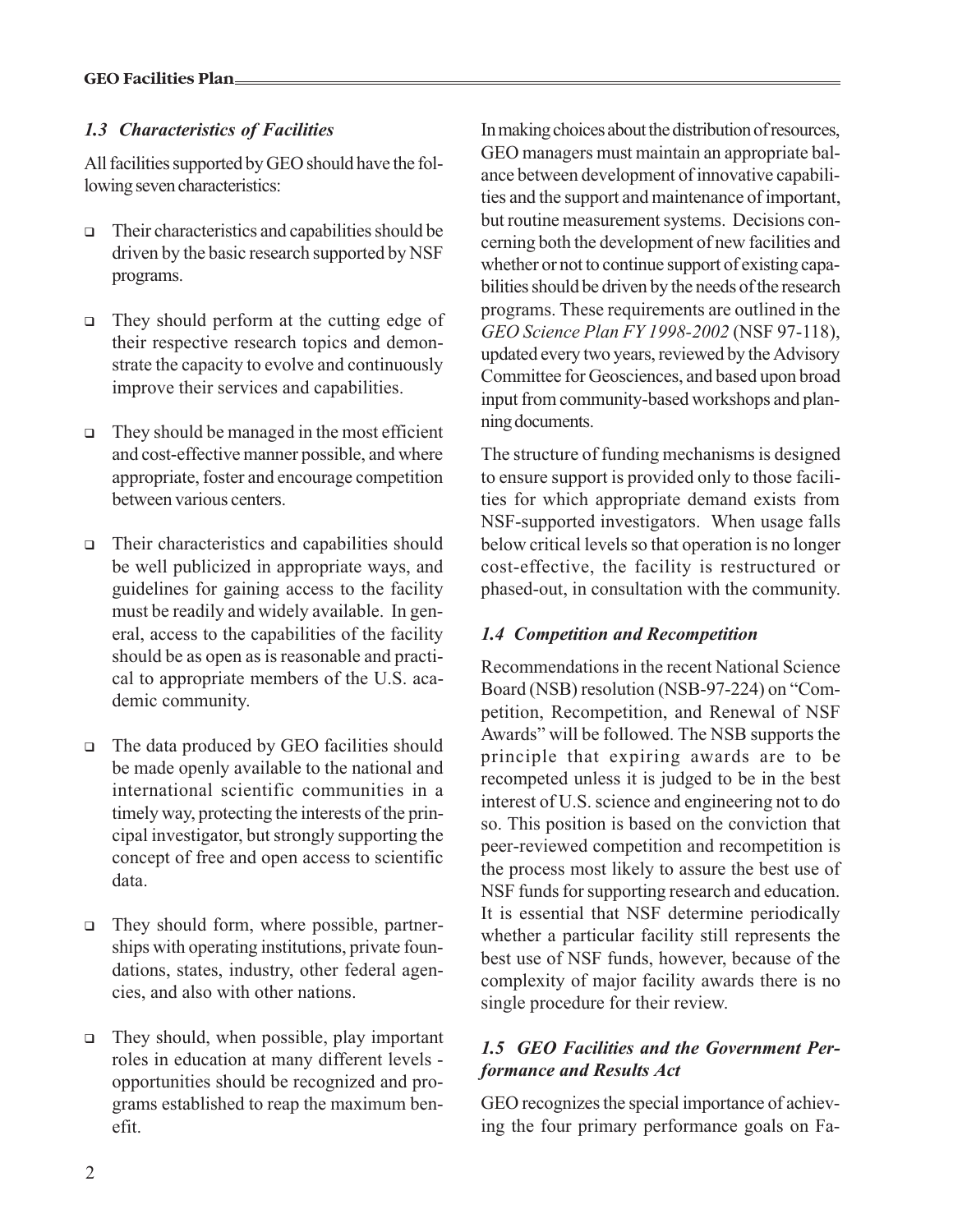cilities Oversight included in NSF's Performance Plan:

- $\Box$  Keep construction and upgrades within annual expenditure plan, not to exceed 110 percent of estimates.
- **Q** Keep construction and upgrades within annual schedule, total time required for major components of the project not to exceed 110 percent of estimates.
- $\Box$  Keep total cost within 110 percent of estimates made at the initiation of construction.

 $\Box$  Keep operating time lost due to unscheduled downtime to less than 10 percent of the total scheduled possible operating time.

These performance goals will not stifle risk-taking and innovation in the development of new facilities, but will impose planning strategies designed to recognize important uncertainties in development costs and duration, and will require management approaches capable of responding effectively to these uncertainties.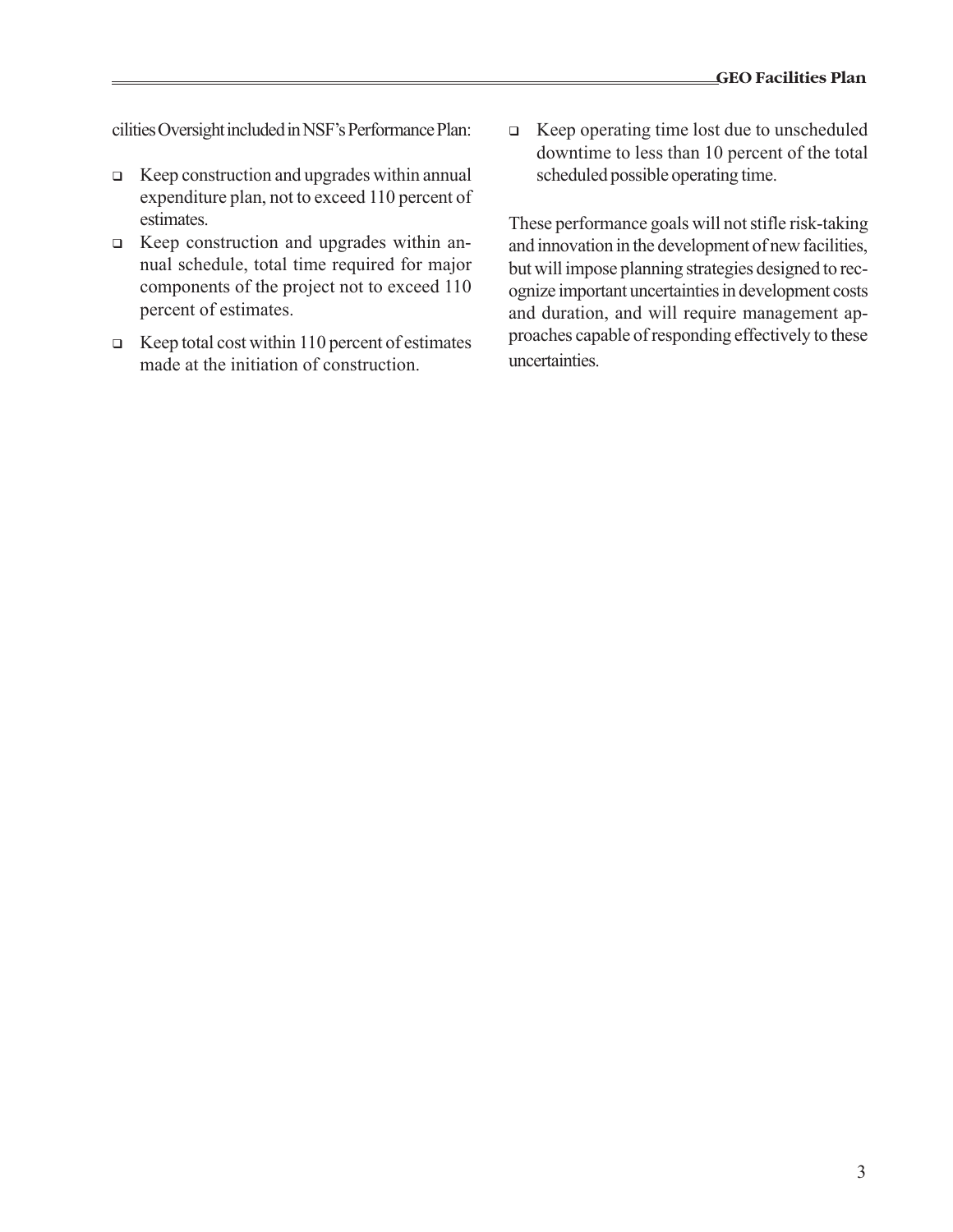## 2.0 An Integrated View of the Future

Several common themes will dominate the development of research capabilities over the next five years. To varying degrees, they are themes that can be recognized in today's research programs, and in the future will play an even stronger role in guiding directions and decisions.

The Access Revolution One of the most powerful and productive trends in modernday basic research in the geosciences is the increasing access investigators have to both specialized research instrumentation and data.

Research vessels have been readily available to all NSF investigators, independent of whether they are affiliated with a major oceanographic center, and now extremely sophisticated seagoing instruments are available in an analogous fashion. Stateof-the-art seismological instrumentation is now routinely provided for continental seismic experiments whereas in the past it was not as accessible. Research aircraft and specialized instruments are now broadly available to the geosciences community.

A computer-based collaboratory system allows real-time, remote access to data from the chain of incoherent scatter radars. The Internet has revolutionized access to large data bases: U.S. investigators have near-real-time access to data recorded by the Global Seismographic Network (GSN) through the Incorporated Research Institutions for Seismology (IRIS) data center; high-resolution multibeam sonar images of the ocean floor can be accessed by any interested investigator on the Ridge Interdisciplinary Global Experiments (RIDGE) program multibeam data base; Unidata links universities to National Center for Atmospheric Research (NCAR) and other atmospheric databases. These are only a few examples of the expanding capabilities GEO funding brings to the academic community. Future emphasis will be placed on supporting those facilities that expand and improve access to the most sophisticated capabilities and data sets. Several examples of proposed initiatives are described in this document: the data assimilation activities in oceanography, the collaboratory concept, and the growing IRIS data management system.

Investigators from the smallest of the nation's universities can compete for funds based on the quality of their ideas, not upon their ability to gain access to the required data or instrumentation. Increasingly, access to data sets in near-real-time is allowing investigators to respond to natural 'events,' and design powerful experiments around natural perturbations occurring in the Earth's complex systems. Real-time access also provides unique opportunities for communicating the excitement and mysteries of the Earth's dynamic environment to students, educators, and the general public. Many are unaware of the magnitude of the continuous changes occurring in the Earth system so providing accurate and timely information to the broadest possible audience is an important goal. Many activities supported by GEO exemplify these objectives; e.g. seafloor observatories and the relocatable atmospheric observatory.

• Integration Across Disciplines The boundaries between traditionally distinct disciplines are eroding to meet the intellectual challenge of understanding the Earth as an integrated system. The GEO facilities must follow this trend, and provide capabilities crossing traditional disciplinary boundaries. As the continental drilling program and the next generation of ocean drilling develop, their goals and objectives must be coordinated, and where appropriate, integrated. As new systems for ocean floor seismology are designed, they must be integrated with existing network capabilities on the continents. Atmospheric sciences facilities must extend measurement capabilities to better observe processes occurring at the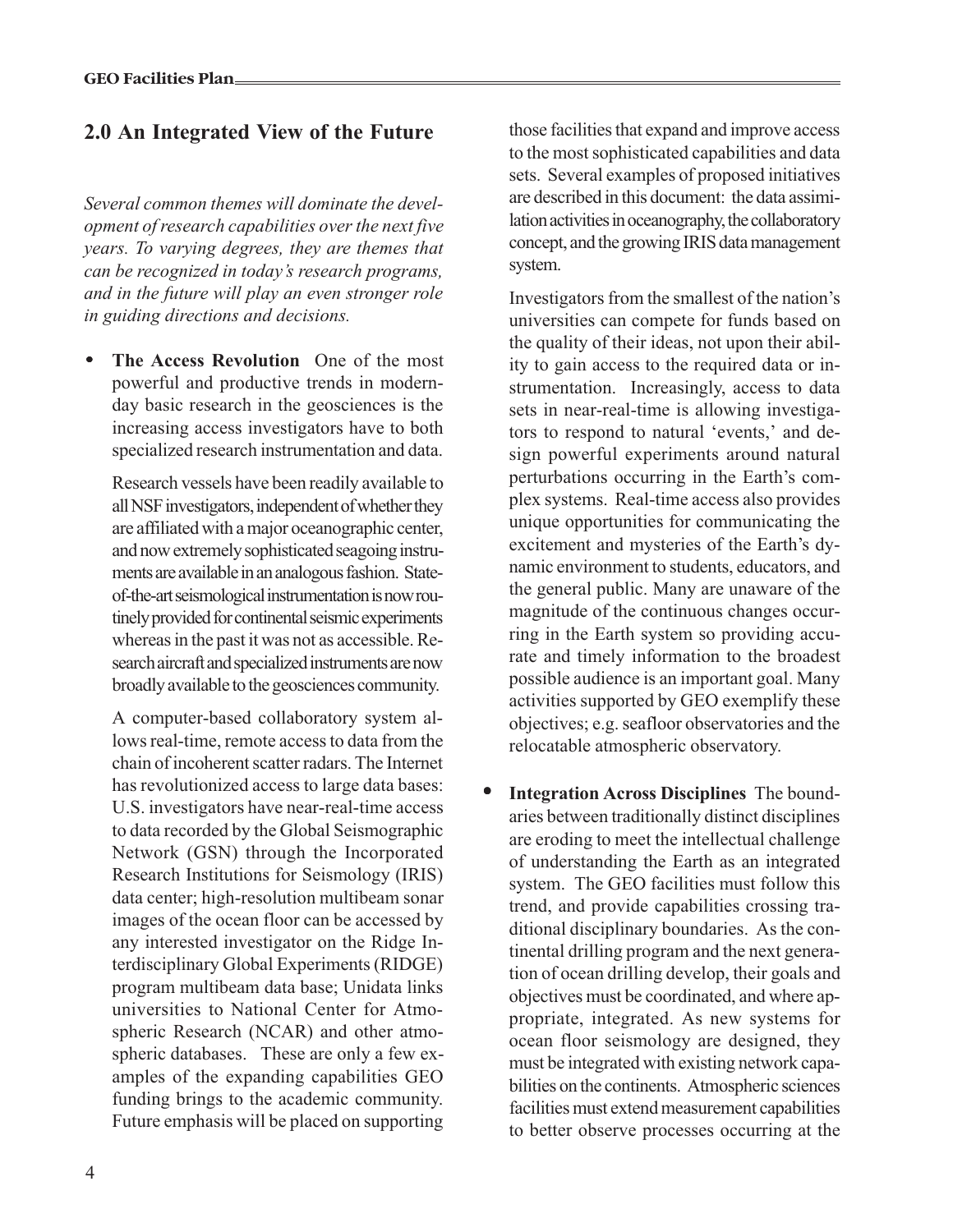boundaries between physical domains. Although individual GEO facilities are managed within atmospheric, earth, or ocean sciences, science trends demand they evolve to provide the overall geosciences community with the broadest possible spectrum of capabilities and serve communities beyond individual disciplines. For instance, several atmospheric sciences facilities at remote locations, such as the Sondrestrom Radar in Sondrestromfjord, Greenland may eventually serve as focal points for studies of Arctic seismology, glaciology, biology, and social science. Another example is the infrastructure provided by the stations of the GSN that can be used to measure other geophysical parameters at a globally distributed array of observation points.

**Interagency Coordination** The facilities that GEO funds are justified first by their utility to NSF investigators. However, in many cases these facilities are community-wide resources that receive support from multiple agencies. It is Directorate policy to actively seek out and maintain partnerships with other agencies in order to most effectively provide the research community with the highest quality facilities. Working cooperatively with the Federal Aviation Administration (FAA), National Oceanic and Atmospheric Administration (NOAA), and National Aeronautics and Space Administration (NASA), along with industrial partnerships from Orbital Sciences Corporation and Allen Osborne Associates, the Division of Atmospheric Sciences led the effort to launch a satellite carrying a Global Positioning System (GPS) receiver that demonstrated GPS radio signals can provide accurate measurements of tropospheric and ionospheric properties. In the earth sciences, the IRIS GSN receives roughly two thirds of the support required for the operation and maintenance of its 110 stations from the United States Geological Survey (USGS). In the ocean sciences, through an interagency partner-

ship that has been in place for over 25 years, more than 10 federal agencies cooperate to support the Academic Research Vessel Fleet. These are only a few examples of the large number of interagency agreements currently in place that allow GEO to more effectively provide facilities to its community. This policy of actively seeking out new relationships with sister agencies to cooperate in the support of key facilities will continue to be a strong component of GEO's plans for the future.

- Data Quality The need to maintain high standards of quality in data collection systems and databases is obvious. However, as the heart of all cutting-edge research, data quality management deserves emphasis. As the users of large complex data sets become more widely distributed than the investigators who collect and archive the data, it is increasingly important to develop practices and procedures ensuring the integrity and accuracy of the data. All GEO supported efforts will include management systems to guarantee that data characteristics and uncertainties are clearly defined.
- Continuing Exploration As more structured and sophisticated (and therefore costly) data collection systems become available, appropriate priority of support must be established for research that extends beyond the boundaries of current understanding. Recent discoveries in dynamic time-dependent characteristics of many important phenomena underscore the need for sustained time-series measurements of parameters, the time-variability of which is not fully understood. This can be termed 'exploring-in-time,' because often unexpected events or variations are revealed when consistent measurements are made for extended periods. The GEO facilities must provide data access to enable investigators to seize these groundbreaking exploratory opportunities.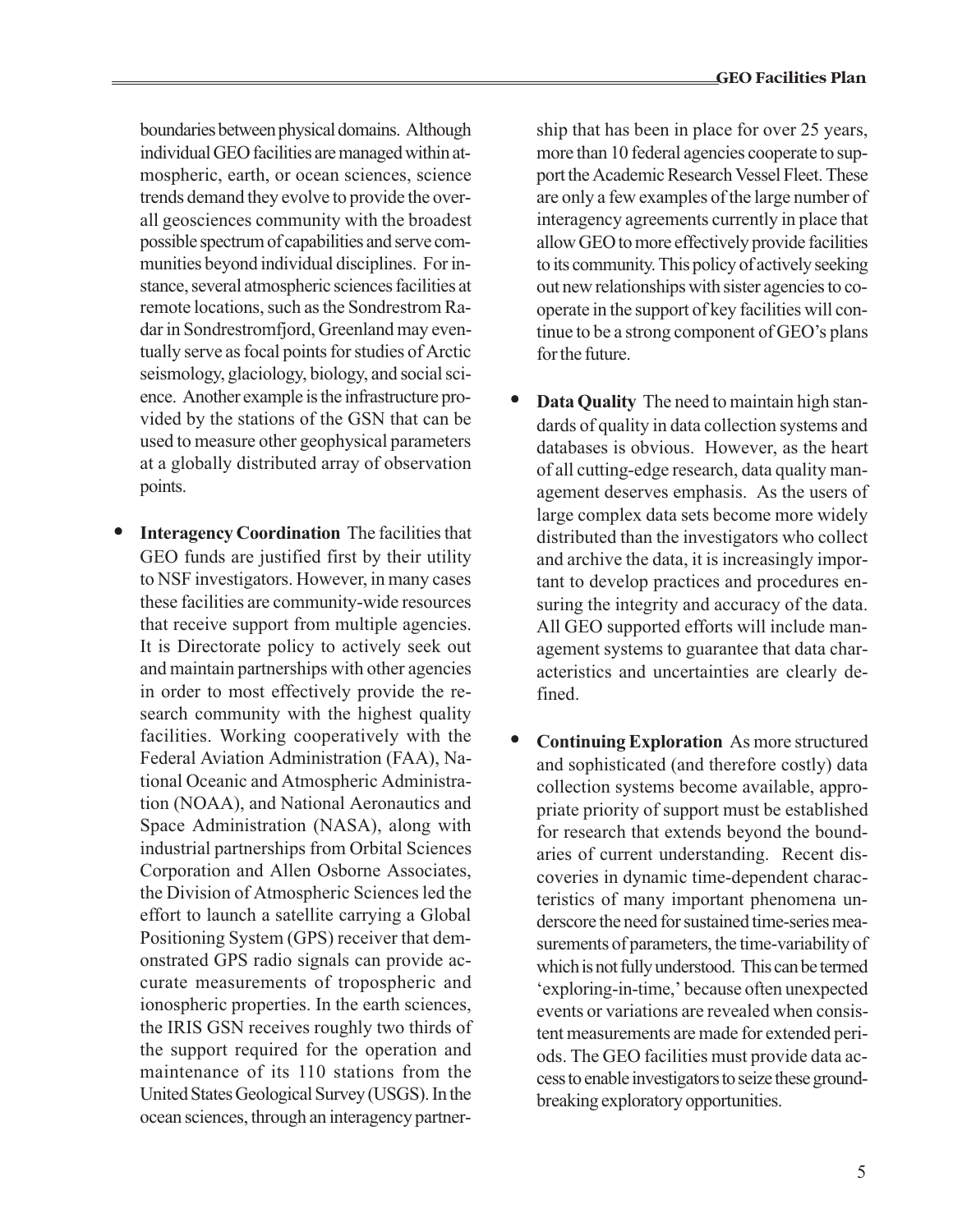• Facilities and Research: Ever-Tightening Bonds It is crucial to maintain and strengthen links between facilities and the research they support. The GEO facility capabilities must be driven by research needs. Facility selection, operation, and management procedures must allow continuous evolution of capability to

match community needs. This 'matching' of facility capabilities to research needs must occur at every level - from the interaction of individual investigators with facility providers, to maintaining clear links between the goals enumerated here with those in the GEO Science Plan, FY 1998-2002.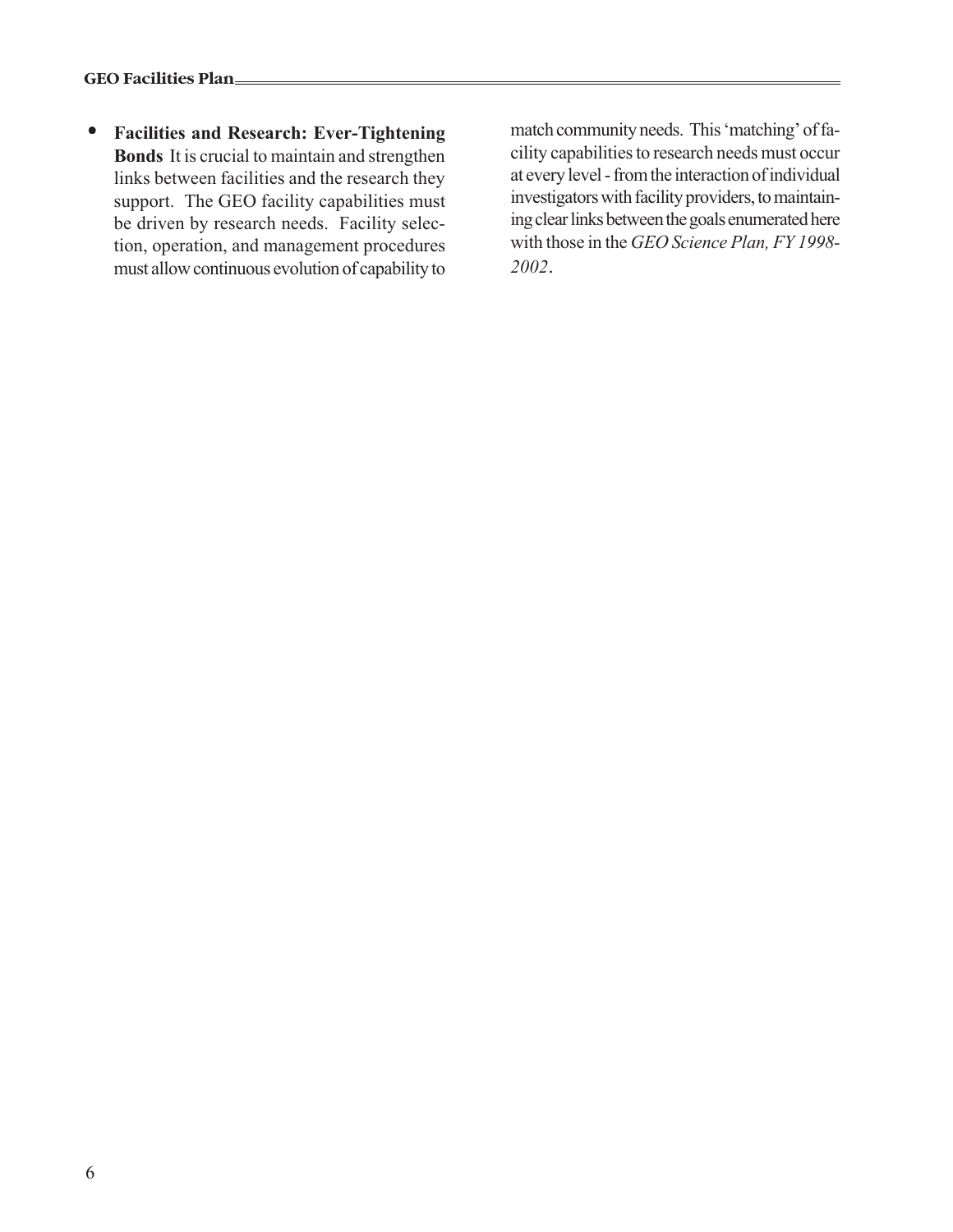## 3.0 Key Areas for Development of Existing Facilities

Scientific advances in environmental and geosciences research require significant investments in observational, computational, laboratory, and sample and data access systems. Many field projects supported by GEO require extensive facility support for the study of complex, interdependent processes extending over large areas. Large data streams and more comprehensive models of Earth systems require significant investments in computational systems and coordination between modeling and observational communities. Laboratory capabilities are essential. Shared access to samples and data for analysis of environmental processes requires the development of new technologies and new approaches to distributed information management. GEO is committed to the support of necessary laboratory instrumentation for use by individual investigators via conventional research project grants. This plan is restricted to consideration of those systems that serve the needs of extended user communities. Here we describe existing GEO facilities and potential plans for their maintenance and improvement over the next five years.

### 3.1 Environmental Observation Systems for Basic Research in the Geosciences

The geosciences have always employed a wide range of observational and experimental tools, but recent technical progress has substantially expanded the scope and accuracy of measurements that are possible today. GEO facilities support for environmental observing systems focuses on both maintaining and upgrading existing capabilities, while enabling the innovative technologies that will provide the foundation for future discoveries.

The Global Positioning System (GPS)<sup>18,28</sup> is currently capable of determining positions

anywhere on Earth with precision of better than a few millimeters. Predictably, such capabilities have spawned an explosion of applications in the geosciences, including the direct measurement of lithospheric plate motions, deformation in plate boundary zones, seismic and volcanic deformation, motion of glaciers and ice sheets, post-glacial rebound, and sea level changes.

The University NAVSTAR Consortium (UNAVCO) facility provides infrastructure support for efficient, economical pooling of community resources. Current UNAVCO activities include maintenance and repair of receivers and associated equipment, assistance for GPS field projects, station installations for permanent networks, antenna calibrations, and data acquisition, archiving and distribution.

To keep pace with GPS applications in the geosciences during 1999-2003, UNAVCO proposed plans include: (1) installation of permanent stations for the International GPS Service Global Geodetic Reference Network, as well as permanent stations for focused regional studies, and (2) completion of the GPS Seamless Archive Center, with nodes at UNAVCO-Boulder, the Jet Propulsion Laboratory at the California Institute of Technology, the University of California at San Diego, and the University of Texas at Austin, providing a unified system for data management for the GPS-geodesy community.

NSF is working with other federal agencies to ensure the GPS continues as the international navigation, positioning, and timing standard for peaceful civil, commercial, and scientific applications.

• Research Vessels $8$  A modern and efficiently operated fleet of research vessels is essential to support field programs for a diverse set of research projects from all fields of environmental and oceanographic sciences. The 28 ship academic fleet can be broadly divided into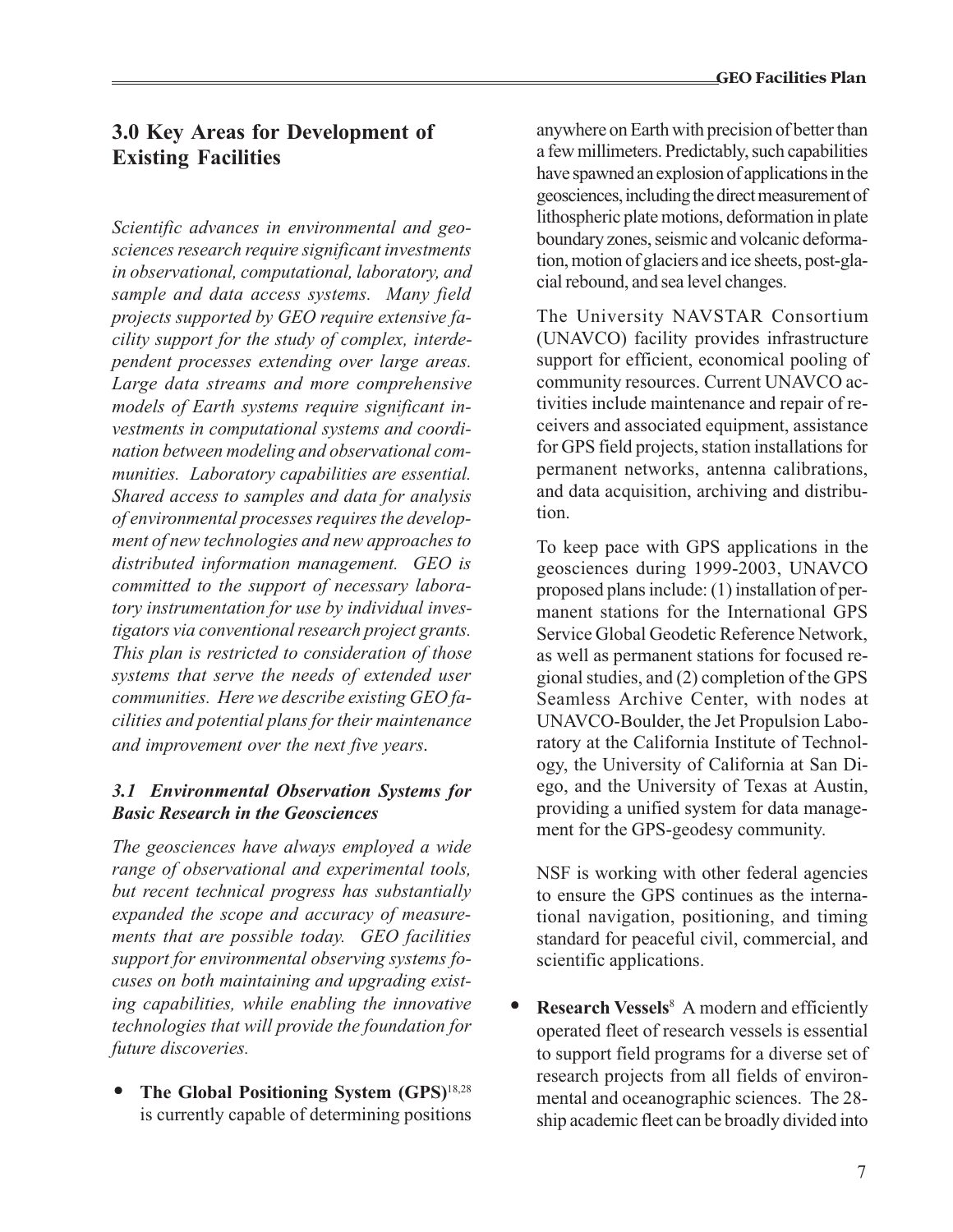three categories, with operating modes and capabilities responsive to differing components of research requirements:

- $\Box$  6 ships with capabilities for extended global research cruises to regions distant from home port;
- $\Box$  12 intermediate and large coastal ships with capabilities for multidisciplinary and single investigator studies throughout U.S. waters and adjoining regions; and
- $\Box$  10 regional and local research ships with capabilities for smaller projects close to homeport and in near-shore waters.

Specialized capabilities for sea-going research include the deep submergence facility, ALVIN, associated remotely operated vehicles (ROV's), and new autonomous undersea vehicles (AUV's). Upgrading existing systems, including possible major changes to ALVIN for increased depth capability, and developing new unmanned systems is needed.

NSF works closely with other federal agencies and the academic community through the University-National Oceanographic Laboratory System (UNOLS) to ensure an appropriate match of research and operating funds to meet national requirements. A comprehensive evaluation is being conducted of science support services and capabilities, ship operation, size and composition of the academic fleet, and organizational structures. The external review report, with recommendations for ensuring the most cost-effective means of providing support for research requirements, will be available in mid 1999. The need for changes in fleet capabilities will then be determined.

**Scientific Drilling**<sup>1, 19, 29, 30, 31</sup>, both on the continents and in the oceans, is essential in studies of the Earth. Drilling has the special characteristic of providing direct observations of active geological processes, such as the mechanics of fault-

ing, fluid circulation in hydrothermal systems, thermal and eruptive regimes of volcanic systems, models of geologic structure and stratigraphy, and the origin of mineral and hydrocarbon deposits. The success of the Ocean Drilling Program (ODP) and the widespread use of drilling in mineral and hydrocarbon exploration demonstrate the value as a geologic tool in testing exploration models.

The ODP uses the drillship JOIDES Resolution as the primary facility for studies of the ocean basins and continental margins. The continuation of scientific ocean drilling (currently scheduled to end in 2003) would require a replacement of this capability. Continued drilling should support acquisition of a global array of high deposition rate cores for climate studies, development and emplacement of borehole observatories, and time series studies of seismicity, fluid flow, and crustal deformation.

The U.S. Continental Scientific Drilling Program is coordinated by the NSF, the USGS, and the Department of Energy (DOE). As part of the Program, a consortium of universities provides a mobile facility for wireline coring, wireline geophysical logging equipment, onsite core processing, large lake and continental margin sediment drilling and coring equipment, and associated drilling database and archive support. The facility adapts to the wide range of scientific and environmental constraints required by different drilling projects. In addition, the facility provides technical, engineering, and contracting infrastructure to help Earth scientists access drilling and coring support. Future targeted research includes global studies of the continental impacts of climate change, the origin of explosive volcanism, the mechanics of faulting leading to earthquakes, the evolution of hydrothermal systems and associated mineral deposits, the geological history of sea level change, and studies of major extinctions. Long-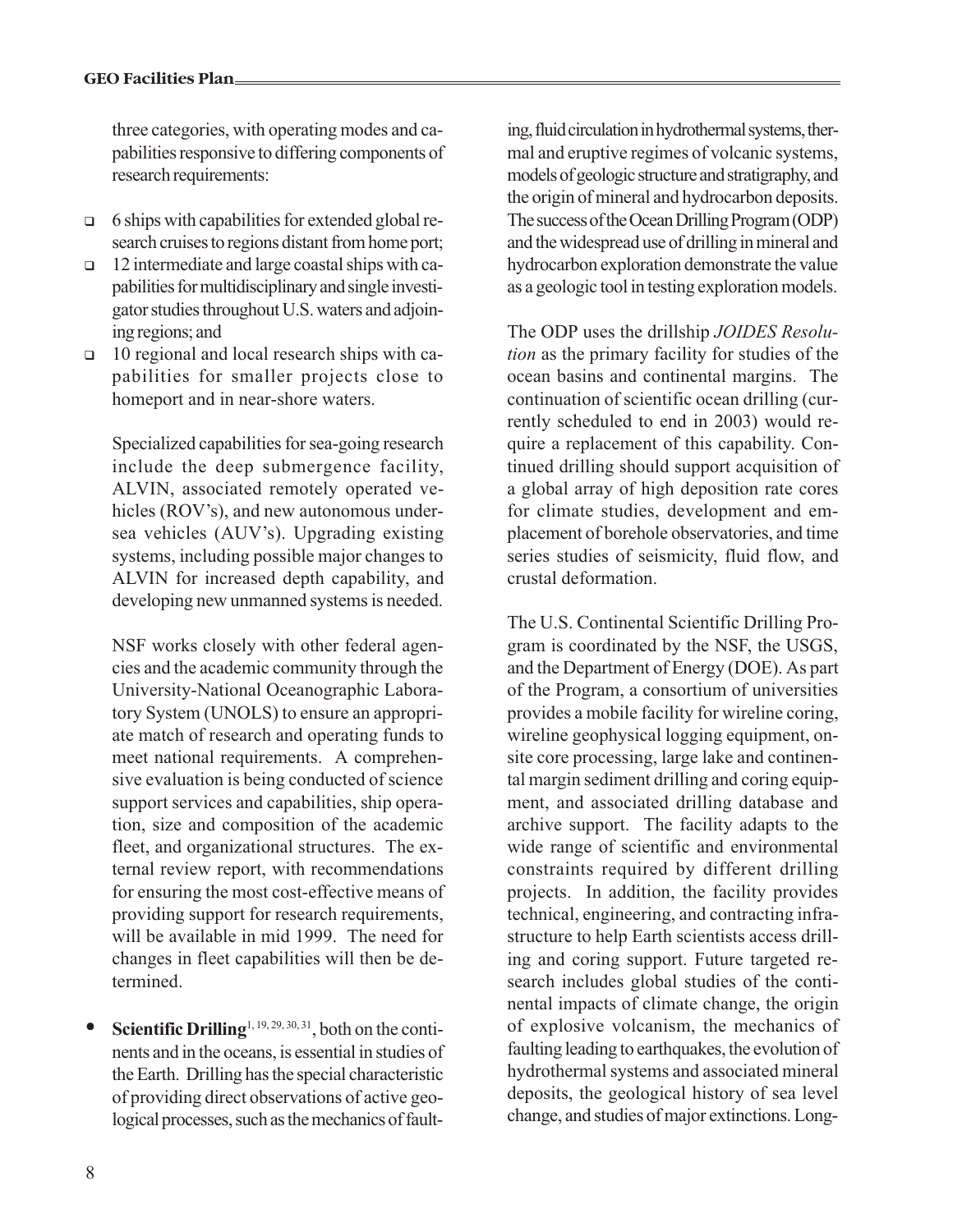

ODP Cores. Sediment and rock cores recovered by drilling the seafloor provide access to a vast repository of geological and environmental information on Earth's history. The core shown above, collected 300 miles off the northeast Florida coast, reveals an amazingly detailed record of a meteorite impact event in the Caribbean 65 million years ago. This event is believed to have caused mass extinction, perhaps as much as 70 percent of all species, including the dinosaurs. The dark layer contains the debris from the impact. The rust colored layer represents the debris from the vaporized meteorite. The graded gray core material overlying the rust layer shows the gradual repopulating of the ocean with microorganisms. The approximately 40 cm of core material was collected at a water depth of about 2600 meters, 110 meters below the seafloor.

Other cores contain detailed records of past environmental changes, helping to better understand the critical processes and mechanisms controlling the climate system, and correlating land and marine climate records.

Results from coring the ocean crust have also been striking. For example, in the early days of scientific drilling, beginning in 1968, cores proved the hypotheses of seafloor spreading through the relationship of crustal age and magnetic reversals. This led to our present concept of plate tectonics.

The ODP provides the only capability for scientific sampling of anything but the shallowest layers of ocean sediments and crust.

term objectives include increased integration of the ODP and the International Continental Drilling Program to meet drilling needs of studies of the continental and ocean margins.

The Global Seismographic Network  $(GSN)^{20}$ is a network of over 108 broadband, digital seismic stations distributed globally to monitor earthquakes, underground nuclear explosions, volcanic activity, and to research deep Earth structure. GSN station operation and maintenance is managed by IRIS, collaborating with the USGS, the University of California at San Diego, other U.S. university groups, and cooperating international seismic networks partners, including GEOSCOPE (France), MEDNET (Italy), POSEIDON (Japan), and GEOFON (Germany). Seismic data acquired through the GSN is an indispensable resource for many seismological re-

search areas: tomographic imaging of core, mantle, and lithosphere structure, rapid and accurate location of earthquakes and other seismic sources, and better understanding of the driving forces moving lithospheric plates and crustal deformation patterns leading to earthquakes.

Anticipated improvements of the GSN to ensure continuing exciting scientific discoveries during 1999-2003 and beyond include: (1) up to 35 new station installations to complete the global (land-based) coverage, (2) operating a key Pacific Ocean GSN seafloor station, Hawaii-2 Observatory (H2O), with an ocean bottom broadband seismometer midway between Hawaii and California on a donated AT&T wire cable, (3) conversion of selected stations to 'geophysical observatories,' with addition of GPS receivers, magnetometers, gravimeters, and mi-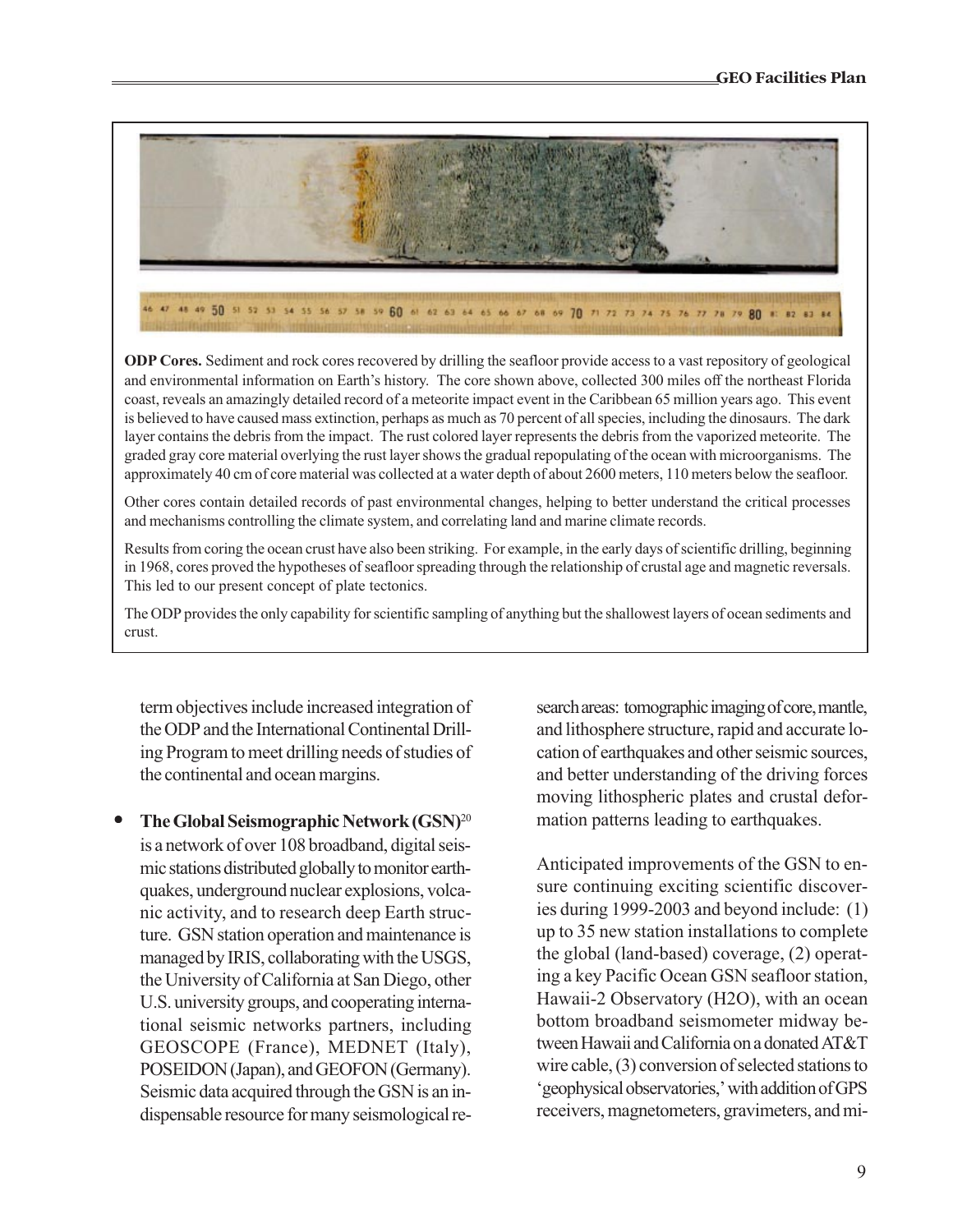crobarographs to form the nucleus of a multipurpose geophysical network, and (4) continued improvements of telecommunication capabilities for rapid data acquisition and distribution.

Seismic Instrumentation<sup>3, 20, 28, 29, 30, 31</sup> A large pool of portable seismometers, available worldwide for field deployment, is provided by the IRIS-PASSCAL Program (Program of Array Seismic Studies of the Continental Lithosphere). The PASSCAL pool consists of over 400 seismic recording systems, with a total capacity of more than 1500 channels, and includes 200 broadband sensors, as well as intermediate period instruments. The PASSCAL instruments are serviced and supported by an instrument center located at the New Mexico Institute of Mining and Technology. Since its inception, the PASSCAL Facility has supported over 180 field experiments. The capabilities of the PASSCAL pool are complementary to the GSN, allowing for higher-resolution imaging with closer spac-

Whole Earth Dynamics. Data from the IRIS GSN can map the variation of the velocity of seismic waves in the Earth (tomography). These variations depend on both temperature and the crystallographic orientation of the material the seismic wave is passing through (anisotropy). Until recently, the effect of temperature, which produces isotropic variations in seismic velocity, was believed to be much greater than the effect of anisotropy. For example, velocity variations in the upper mantle beneath the Pacific Ocean were thought to result from the cooling of oceanic lithosphere as it moves away from the East Pacific Rise spreading center. A new global three-dimensional tomographic model of seismic velocity shows that the uppermost mantle beneath the Pacific Ocean is considerably more complicated than this simple thermal model. The figure shows that the anisotropic variations in velocity (top panel) are at least as large as the isotropic variations (bottom panel) due to temperature. The bottom panel also correlates the isotropic variations with the age of the seafloor, as expected from a simple thermal cooling model. The anisotropic variations, however, do not appear to be correlated with the age of the seafloor. Because seismic anisotropy is an indicator of strain in Earth materials, these results can be used to put constraints on both buoyancy forces (thermal effects) and flow patterns in the upper mantle (anisotropy).

Figure: Shear wave velocity variation beneath the Pacific plate at 150 km depth. (Reproduced from Ekstrom, G. and A.M. Dziewonski, The Unique Anisotropy of the Pacific Upper Mantle. Nature, 394:168-172, 1998.)

ing of stations and special array geometries. Possible improvements and activities anticipated during 1999-2003 include: (1) significantly increasing the existing instrument pool capacity in order to reduce the current wait of 18-30 months to instrument field projects, (2) expanding the use of telemetry and extending the capabilities of broadband arrays, and (3) acquiring small, lightweight, inexpensive instruments, activated to record by radio command and intended for use in active source experiments for high-resolution crustal imaging experiments needing many instruments at close spacing.

• Ocean-Bottom Seismic (OBS) Instrumentation Pools are being established to meet academic community needs for short- and long-term deployments of large numbers (more than 50) of ocean-bottom seismometers and/or ocean-bottom hydrophones. The OBS instrument pools serve the broad community by providing engineering, technical, and management staff. This staff supports maintenance and technical capa-

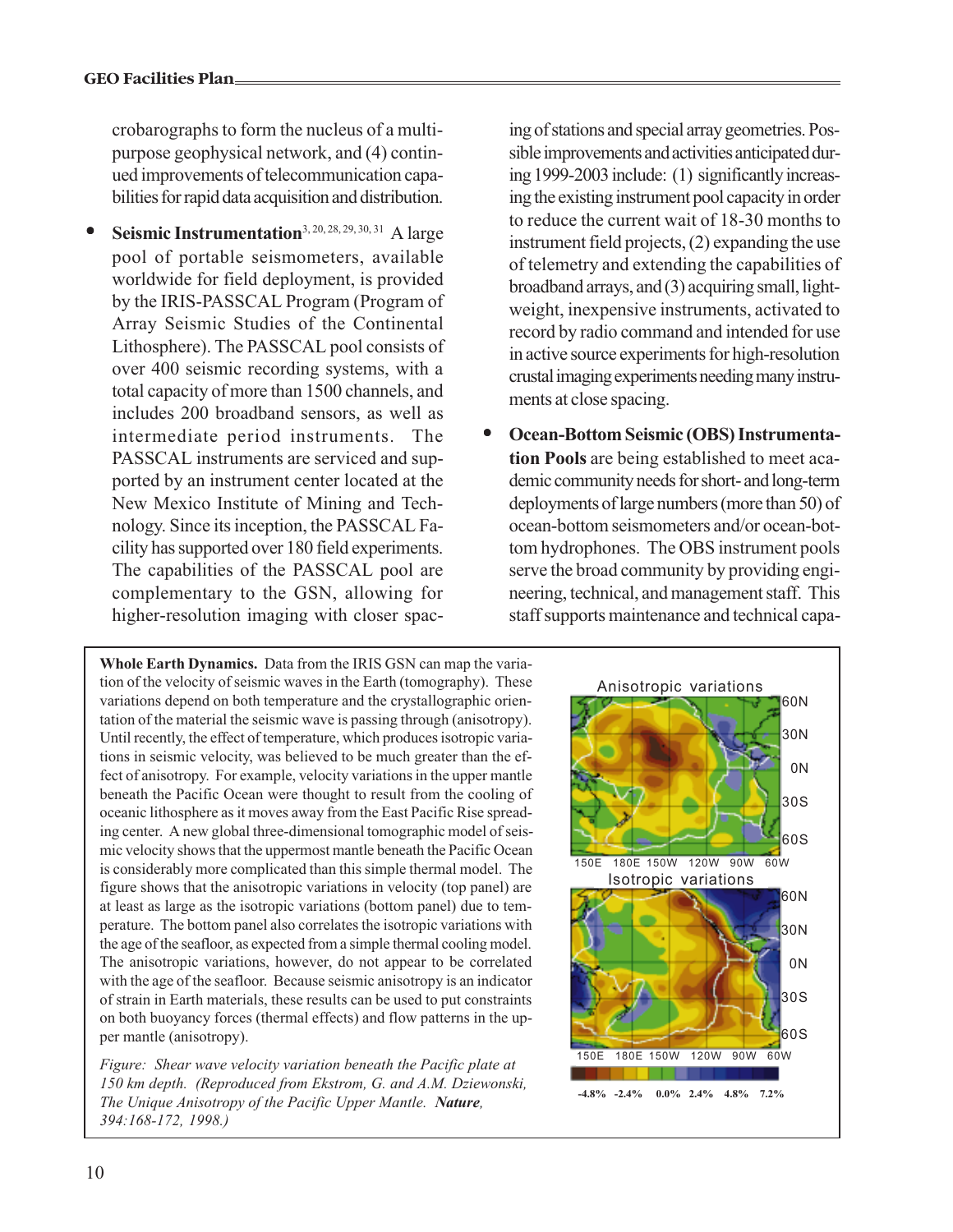bilities for the instrument pools, provides necessary interface between users unfamiliar with instrument details and operational limits, and provides assistance with experimental design, deployment and retrieval issues, and data reduction processes.

• Research Aircraft and Airborne Instruments<sup>9</sup> Advancements in geosciences are inextricably linked to detailed observations of the Earth system only accomplished with specialized instrumentation flown on capable aircraft. NCAR operates and maintains a Lockheed C-130 aircraft (planned to support community research for another 15-20 years) and an Electra aircraft (to be phased out around 2004). Additionally, NSF provides grantees access to a Beechcraft King Air and North American T-28, managed by cooperative agreements with the University of Wyoming and South Dakota School of Mines and Technology, respectively. The King Air should provide service many years into the future, and the T-28 will undergo review in 2000 for its continued maintenance and operation needs. The WB-57F NSF aircraft was transferred to NASAs Johnson Space Center, Houston, Texas in 1998. NASA presently makes the aircraft available to NSF-supported and other researchers on a cost reimbursement basis. Both the Electra and the C-130 have capabilities of carrying large, airborne research instruments, which include a multichannel cloud radiometer and a scanning aerosol backscatter lidar. In addition, the Electra carries the Electra Doppler Radar (ELDORA). A GPS Dropsonde system provides atmospheric measurements on both the C-130 and the Electra. Both aircraft can also support specialized instrumentation provided by individual investigators for field projects.

Because operating and maintaining airborne capabilities are costly, GEO must continue to build alliances in coordination and cooperation with other federal and foreign organizations so that diverse airborne resources can be made available to the NSF-sponsored research community. Base support will continue to provide reliable and affordable combinations of payload, range, and capability to achieve the most important science goals. Airborne platforms that can accommodate multiple instruments (as well as multiple investigators) will be emphasized. Capabilities to support research over the troposphere and into the lower stratosphere should be maintained, as well as aircraft providing extensive global operations over the oceans and polar regions.

Surface and Sounding Systems<sup>10</sup> Two transportable, multi-parameter, dual-polarization Doppler radars, the S-POL and CHILL, are operated by NCAR and Colorado State University (CSU), respectively. NCAR also operates several transportable and mobile surface measurement and upper air sounding systems, providing the community with accurate measurement capabilities for many atmospheric parameters. These include the Integrated Sounding System (ISS), the Integrated Surface Flux Facility (ISFF), the GPS Rawinsonde systems, and the GPS Dropsonde systems for aircraft.

Anticipated improvements in the capabilities and communications of the S-Pol system include the application of real-time precipitation particle identification algorithms, use of bistatic receivers to produce real-time multiple-Doppler wind fields and incorporation of horizontal refractive index/humidity measurements from phase delays. Operation of the CSU Pawnee radar (formally called the HOT radar) in conjunction with CHILL, should provide a dual-Doppler radar capability, with remote, real-time access via the Internet. Upgrades in the digital signal processor, polarization bases, and product generation capabilities are also projected. In addition, improvements in the mea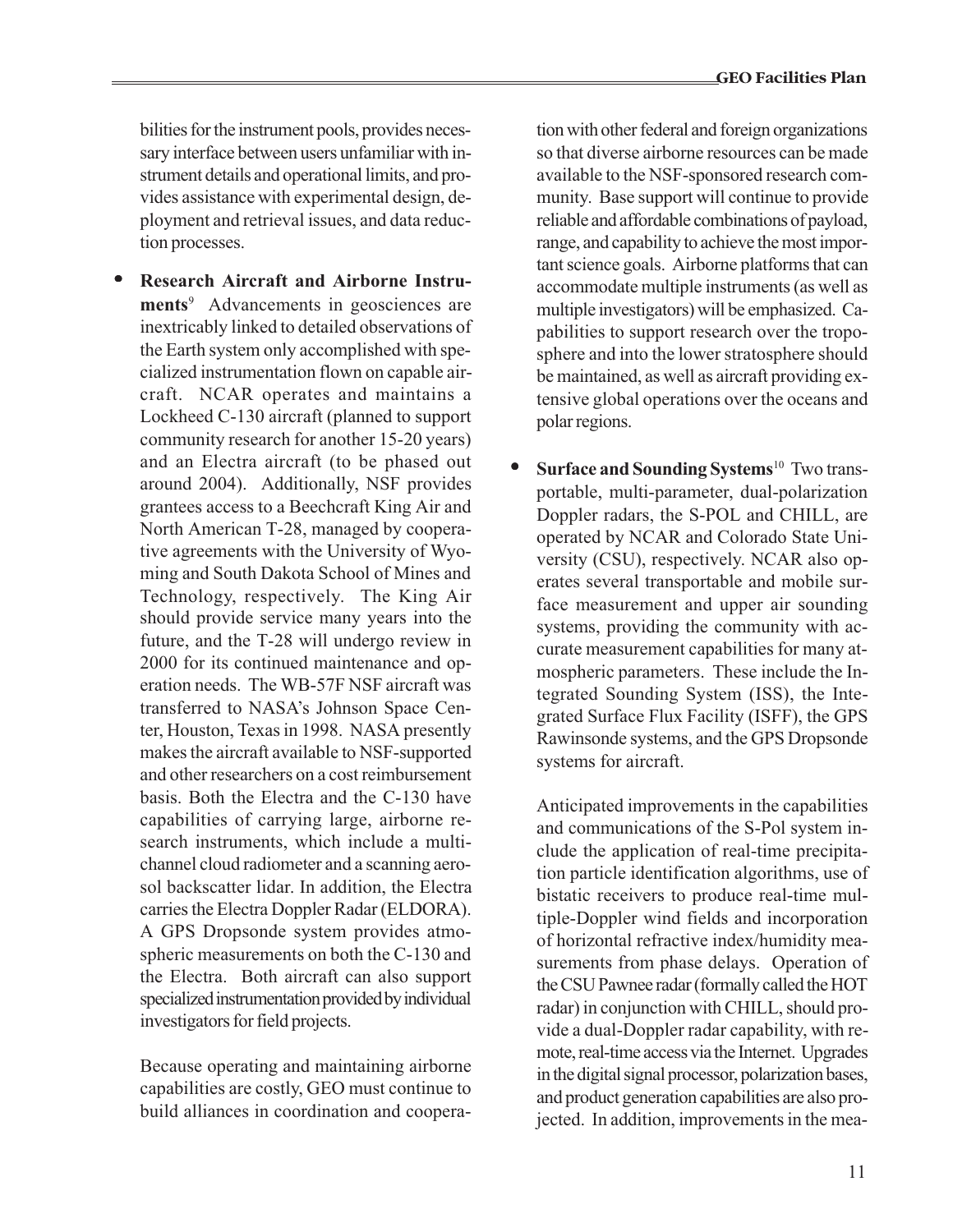surement, data processing, and remote operation capabilities of the ISS and ISFF should be undertaken. A GPS version of the Rawinsonde will allow worldwide operation of these instruments.

Incoherent Scatter Radar Chain<sup>11</sup> The global chain of incoherent scatter radars, with facilities in Peru, Puerto Rico, Massachusetts, and Greenland, provides remote measurements of the upper atmosphere and ionosphere. By measuring densities, temperatures, velocities, and other derived properties of atmospheric constituents, these upper atmospheric facilities provide an enduring contribution to many strategic areas of research, including the Global Change and Space Weather Programs. A variety of smaller optical and radiowave devices extend observations to other altitudes and different ionospheric and atmospheric species.

As radar technology improves, better altitude coverage and higher time resolution will be attained. Atmospheric scientists, combining data from collocated instruments and those at other chain locations, will address an evergrowing number of important research topics. The facilities will use emerging collaborative tools and networking technology to provide easier access to data and greater participation in experimental campaigns by atmospheric scientists and students. In addition to continuing support of scientific research during the next five years, radar operators should exploit new technology in a carefully coordinated strategy to gradually replace aging equipment with more robust and reliable components.

#### 3.2 Computational Systems for Analysis and Modeling in the Geosciences

Large observational data sets produced by modern geoscience instrumentation require modern

computing equipment for acquisition, archiving, distribution, and analysis. The need for long-term stewardship of large data sets is especially strong in the geosciences, where decades of observations are often the key to understanding fundamental processes occurring at decadal rates. Complementary to observational and experimental methods in the geosciences, researchers are also taking advantage of rapid advances in computing to create reliable and sophisticated models of natural systems. In the geosciences, there is a strong need for a new generation of powerful computational machines, capable of handling complex models of physical, chemical, and biological processes, at resolutions that are impossible to attain with present technology. GEO is actively investigating options whereby the community can be provided with a profound increase in computing power.

• Computational Infrastructure<sup>26</sup> Significant advances in Earth system science have been made over the last decade, driven in part by access to high performance computational capabilities, terabyte size data systems, high bandwidth networks, and four dimensional visualization. These capabilities are referred to as 'computational infrastructure.' Many aspects of Earth system research, particularly those that are computationally intensive, are poised to achieve substantial progress, but researchers must have available to them a state-of-the-art computational infrastructure if these advances are to be realized.

One strategy to accelerate the development of computational resources available to the NSF-supported community includes coordination of efforts with other agencies to create new paradigms in the use of high performance computational environments, linked closely to a national effort in the development of information technologies. The implementation of this strategy recognizes the need to provide for all levels of computational resources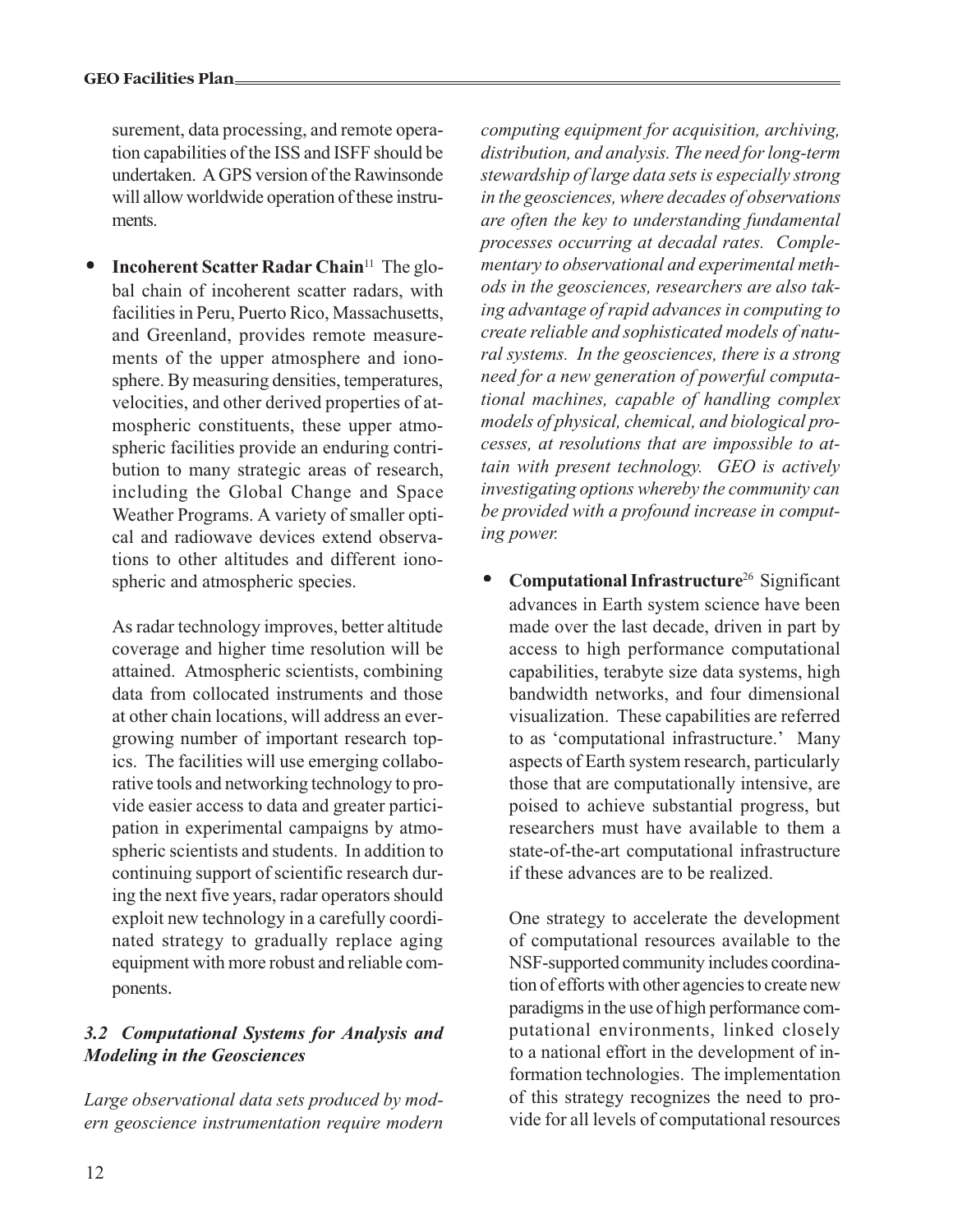to sustain progress in geosciences. The pyramid of computational resources described by Branscomb<sup>26</sup> remains a valid strategy for geosciences to adopt over the next decade. GEO recognizes the need for an effective balance among high performance desktop workstations versus mid-range or mini-supercomputer versus networks of workstations versus remote, shared supercomputers of high performance.

At the apex of the pyramid is a collaboratory concept, that would involve both centralized and distributed resources interconnected by extremely high bandwidth networks. The centralized node would execute complex predictive and simulation models and house data archives to provide rapid access to petabytesized data sets. Connected to this centralized facility would be powerful nodes that would have significant computational, data storage, and visualization capabilities.

To realize this ambitious vision, four elements of the GEO community's computational infrastructure environment would require enhancement—software; scaleable information infrastructure; high-end computing; and the information technology workforce. These long-term efforts are explicitly described in the President's Information Technology Advisory Committee (PITAC) Interim Report to the President, August 1998. The research agenda articulated in the PITAC report, though beyond the scope of geosciences, is consistent with GEO's long-term goals.

Climate Simulation Laboratory  $(CSL)^{12}$  A high-priority computing system is the CSL, a multi-agency facility located at NCAR that supports research related to the U.S. Global Change Research Program (US/GCRP). The CSL provides high performance computing, data storage, and data analysis systems to support large, long-running simulations of Earth's climate system.

Possible future plans include a joint NSF-DOE initiative for substantial increases in computational resources for scientific simulation in several areas of computational research, including climate modeling. These additional resources would enable climate model simulations with improved physical and biogeochemical representations of important climate system processes at much finer spatial resolution.

#### 3.3 Laboratory Systems for Measurements and Experiments in the Geosciences

The need for modern laboratory instrumentation and the infrastructure necessary to make it accessible to geoscientists engaged in basic research is clear. In many areas of the geosciences, it is technological advances that have actually determined the research agenda. GEO is committed to the support of necessary laboratory instrumentation for use by individual investigators via conventional research project grants. However, this plan is restricted to consideration of those systems that serve the needs of extended user communities, important examples of which are described below.

Accelerator Mass Spectrometers (AMS)<sup>21,</sup> 24, 28 GEO supports AMS facilities located at the University of Arizona, Purdue University, and the Woods Hole Oceanographic Institution. The AMS technique is unique in its ability to measure isotope species with sensitivities of one part in 1014 or better, making it the only analytical tool available for radiocarbon dating of old (relative to the 14C decay period) or very small samples. Recent advances in AMS techniques have also resulted in the development of additional tracer and age-dating applications in the geosciences for other cosmogenic nuclides such as  ${}^{10}$ Be,  ${}^{26}$ Al,  ${}^{36}$ Cl,  ${}^{41}$ Ca, and  ${}^{129}$ I. The three AMS facilities provide the geosciences commu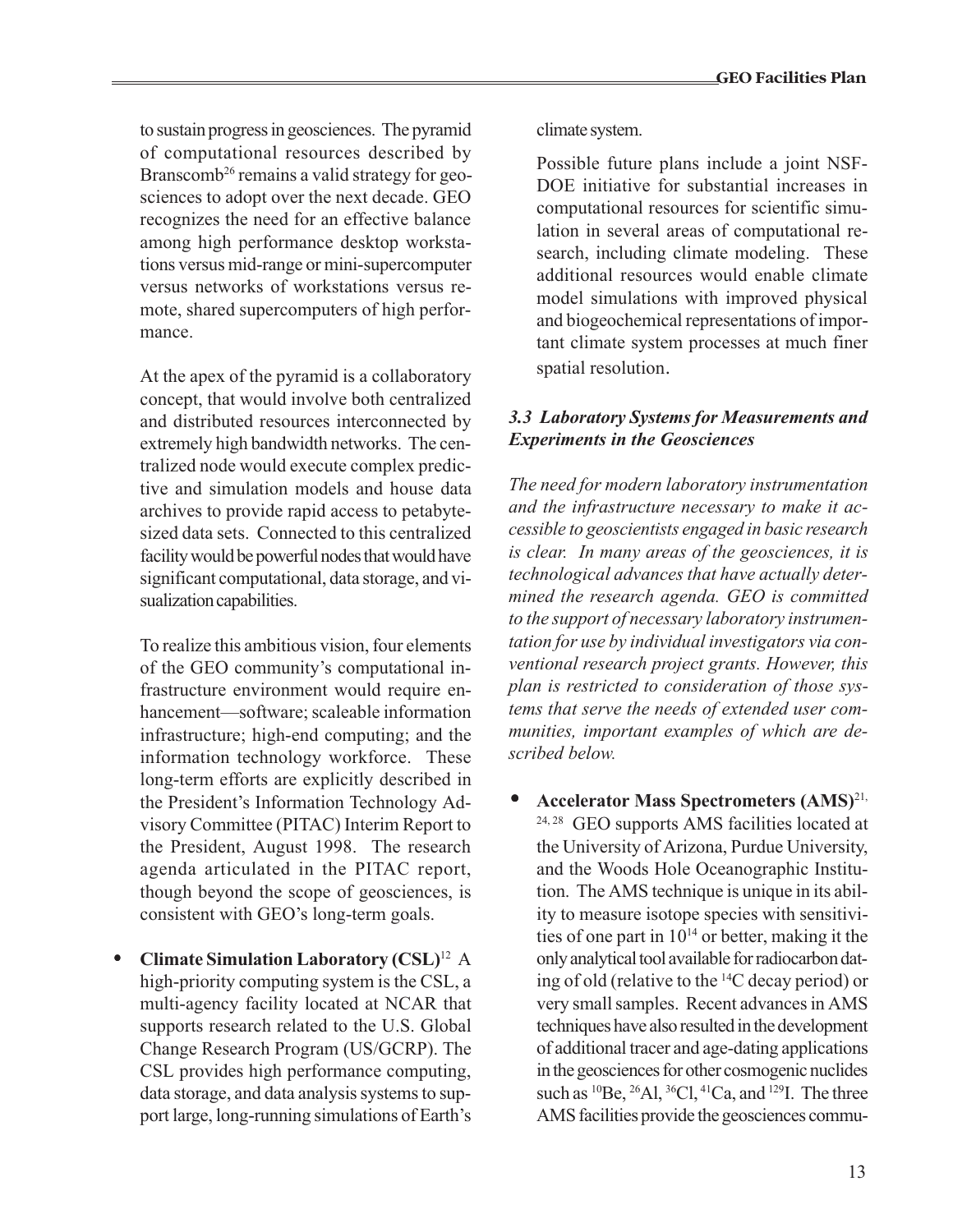nity with a balanced menu of analytical capabilities covering the entire range of research applications, including climate change and environmental studies, radiocarbon dating, exposure age dating, and radioactive tracing and dating of groundwater. Potential plans for 1999-2003 include acquisition of a new accelerator for the University of Arizona and development of new isotope analysis capabilities at Woods Hole Oceanographic Institution and Purdue University.

- Ion Microprobes<sup>22, 28, 32</sup> The ion microprobe is the instrument of choice for precise isotopic and trace element analysis combined with excellent spatial resolution. In order to provide access to this instrumentation (a two to three million dollar investment per machine) for the geosciences community, GEO supports large radius ion microprobe facilities at University of California, Los Angeles and Woods Hole Oceanographic Institution. During 1999- 2003, GEO expects to add one additional multi-user ion microprobe facility to accommodate increased demand by the academic research community; for example, scientists supported by NSF's Life in Extreme Environments (LExEn) Initiative, and NASA's Astrobiology Program. High precision isotopic analyses at micro-scale to nano-scale resolution are critical for 'chemical fingerprinting' of ancient and/or recent biological activity.
- Synchrotron Radiation Facilities<sup>23, 24, 28, 32</sup> Synchrotron storage rings use magnets to bend, wiggle or undulate relativistic electrons or positrons to produce photon beams of unprecedented brilliance and energy range. When combined with modern diffraction and other spectroscopic techniques, the result is an explosion of new tools for the science of materials. Geoscientists who study Earth and planetary materials under extreme pressures and temperatures reproducing in situ planetary interiors, or envi-

ronmental geochemists studying surface reactions between soil particles and pollutants, have access to these tools through GEO's support of synchrotron beamline facilities at the Advanced Photon Source (APS) at Argonne National Laboratory, Chicago, Illinois and the National Synchrotron Light Source (NSLS) at Brookhaven National Laboratory, Upton, New York. These beamline facilities provide excellent examples of NSF-DOE partnerships. In each case, DOE operates the overall storage ring facility, while GEO supports the construction, instrumentation and operation of the user-access beamlines. Geoscience applications of synchrotron radiation have already produced important advances in our knowledge of the properties of the mantle and core (seismic velocity, seismic anisotropy, density, rheology, and melting relations). Possible future plans for 1999-2003 include advanced instrumentation for x-ray microdiffractometry of samples held at simultaneously high temperatures and pressures in diamond anvil cells and multi-anvil presses. A blossoming interest in beamtime is expected in environmental geochemistry research. For instance, atomic-scale probing of mineral surfaces and biology tissues with high-brilliance x-rays can provide site-specific data on the speciation of toxic metals and radionuclides in contaminated sediments and organics, and the oxidation state of minerals.

• Institute for Rock Magnetism  $\text{(IRM)}^{24}$  The study of magnetism in rocks contributes significantly to geoscience research on plate tectonics, mantle dynamics, origin and evolution of the Earth's magnetic field, and, more recently, environmental geology, where variations in rock magnetism are providing a useful proxy for environmental changes. Expensive, state-of-the-art instruments for special studies are available to the geosciences research community at the IRM, located at the University of Minnesota. The IRM provides free and guided access to instruments, such as susceptibility anisotropy bridges, low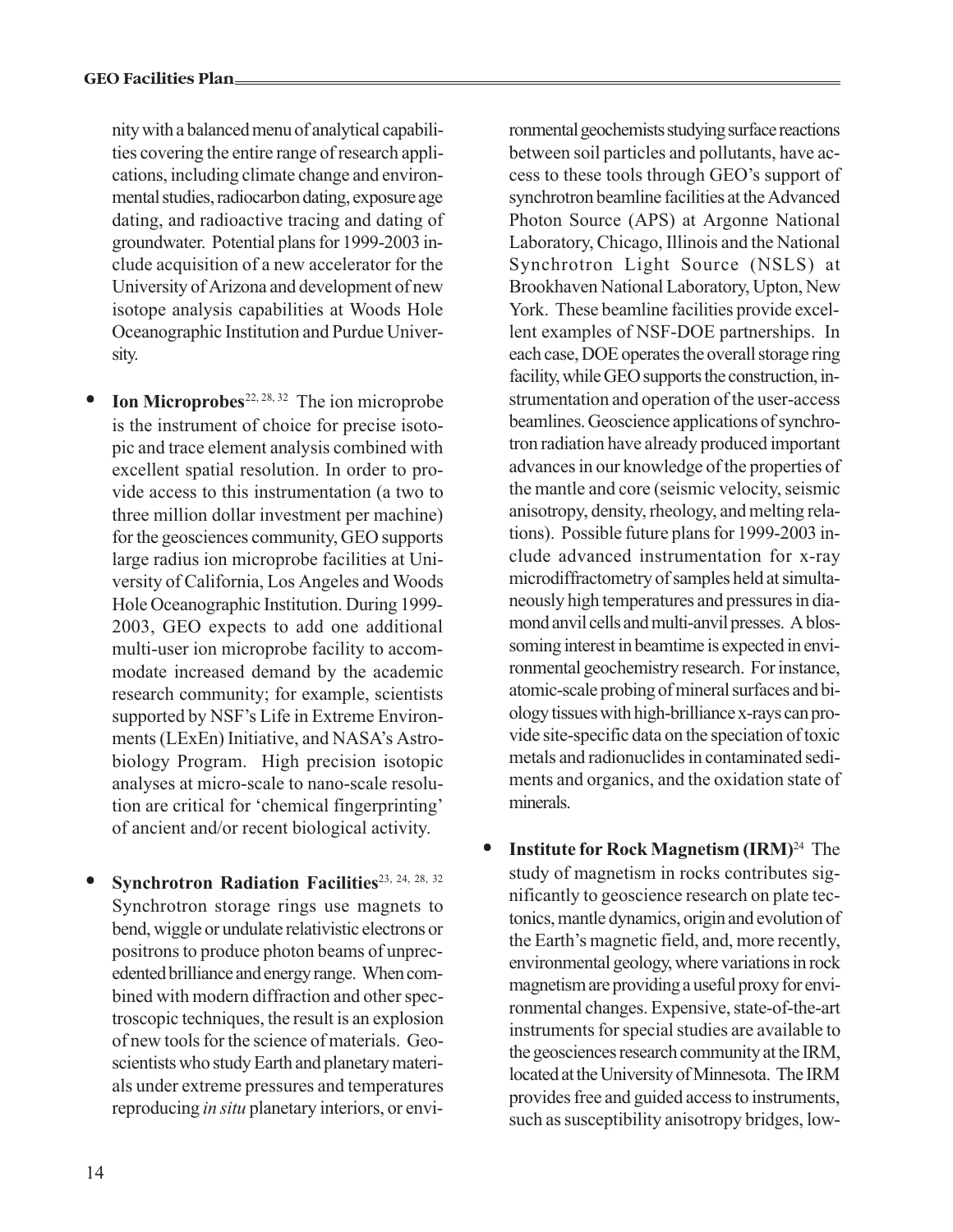and high-temperature AC susceptometers, alternating gradient force magnetometers, magnetooptic Kerr effect microscope system, magnetic force microscopes, and Mossbauer spectroscopy systems. The IRM is recognized internationally as the leading resource for instrumental, technical, and educational support in rock magnetism. Continued support of the IRM facility in 1999-2003, is anticipated, including investment in IRM's equipment pool and staff consistent with the research community needs.

#### 3.4 Sample and Data Access Systems

Open and easy access to sample collections and large digital data sets is essential to almost all research programs in the geosciences. GEO aims to support the creation and maintenance of data management systems and sample archive facilities to insure valuable data needed by high-priority research projects are readily and widely available to the academic community. Innovations in the use of the Internet for interactive search and display of very large data sets is revolutionizing these capabilities and promises to provide investigators with unprecedented access to environmental observations.

The IRIS Data Management System  $(DMS)^{20, 28, 29, 30, 31}$  has become the resource of choice for seismologists collecting seismic data for studies of the Earth's interior and earthquake sources. The IRIS Data Management Center (DMC) acts as the central archive and distribution point for all GSN and portable instrument pool (PASSCAL) data for the seismological community. The DMC is also the official data center for selected seismic data collected by the Federation of Digital Seismic Networks. In addition to its data collection and archival functions, the center also develops software tools for the research community, including the promotion of new 'object-oriented' software development techniques.

GEO plans to continue to support the DMS facility to meet the demand for its products. DMS efforts during the past five years have concentrated on data gathered through the GSN. New activities during the period 1999- 2003 are expected in the development of enhanced DMS services for seismic data retrieval and analysis. In addition, data from magnetotelluric investigations of the electrical conductivity structure of the Earth's interior would be archived within the IRIS DMS, and therefore easily accessed via the Internet.

• Upper Atmosphere Research Collaboratory  $(UARC)^{13}$  Over the past six years, UARC has built the capability to design, deploy, and evaluate internet-based collaborative technology to facilitate collaborative space/upper atmosphere science. Within the UARC project, the team has supported an international community of space scientists by combining the concepts and methods from both computer science and behavioral science with the deep involvement of 'domain' experts in space sciences. UARC initially focused on collaborative interactions surrounding real-time data acquisition from the incoherent scatter radar facility in Greenland, but later expanded to include a suite of groundbased and satellite data feeds spanning the globe and the output of large-scale computational models of the upper atmosphere system.

With sponsorship from the NSF's Knowledge and Distributed Intelligence (KDI) Program, UARC will be continued with a broadened approach, reflected in its new name: Space Physics and Aeronomy Research Collaboratory (SPARC). SPARC will combine experimental data streams and their interpretation, theoretical models, real-time campaign support, capture and replay of collaborative sessions, posthoc analysis workshops, access to archival data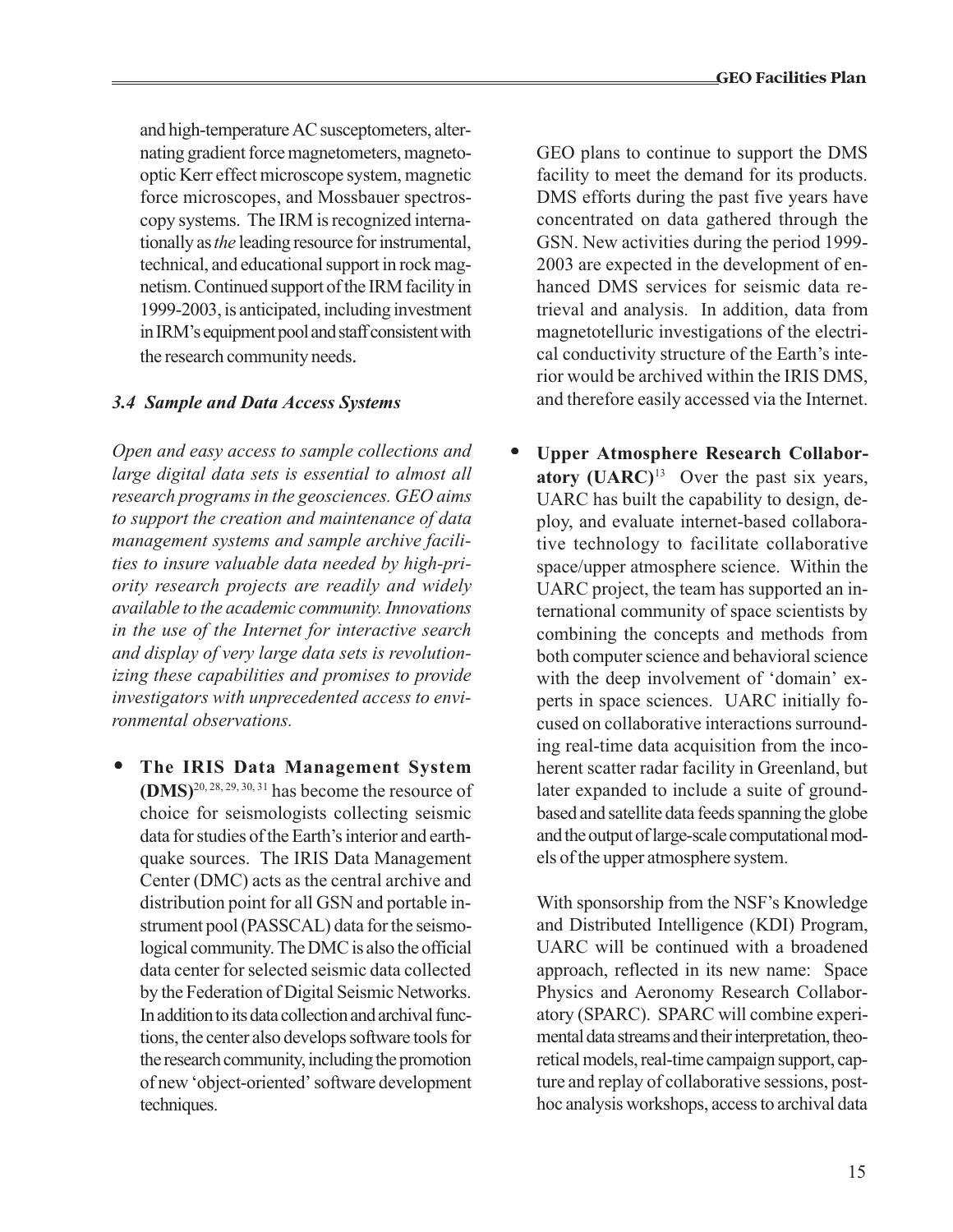and digital libraries, and extensive educational/outreach modules. These activities will significantly extend the power of technology-mediated distributed knowledge networking systems. SPARC aims to produce a next-generation collaboratory that would support a full range of scientific activities worthy of being called a knowledge network.

• Sample Collections<sup>4</sup> Chemical, biological, and geological samples from specific research

studies often retain value following the initial study. The insight from the initial study coupled with sample characterization, in fact, often enhances the value. Organized sample collections, or archives, with documented records accessible to additional investigators, are required to enable second-generation studies, including evaluation of long-term environmental changes. Geoscience collections include geological samples from the ODP, other field studies, and photographic ar-



Upper Atmosphere Research. Research efforts in atmospheric sciences increasingly depend on the clustering of instrumentation to provide improved spatial coverage, better temporal and spatial resolution, and expanded measurement capabilities. An illustration of this trend is the combined lidar and incoherent scatter radar experiments being conducted at the Sondrestrom Facility in Greenland. The radar measurements of electron densities associated with thin ion layers along with simultaneous and coincident lidar measurements of the neutral sodium layer, offer new insights into the physical processes responsible for ion and neutral layering at high latitudes. The upper panel shows the sequence of incoherent scatter radar measurements in the altitude range from 80 to 110 km, with an altitude resolution of 600 meters. Thin ion layers appear to form at altitudes around 105 km and slowly descend to form a thicker aggregate layer around 93 km. The darker vertical streaks are electron density enhancements produced by aurora. The lower panel shows the presence of a thin sporadic sodium layer coincident with the ion layer and persisting for at least four hours.

Clustering instrumentation at facilities, establishing strategically located chains of stations, and improving instrument capabilities all support studies of long-term environmental changes associated with global change and the prediction of atmospheric effects from weather and space weather. The data from these instruments provide information essential for the validation of models that simulate interaction between the various components of the Earth system.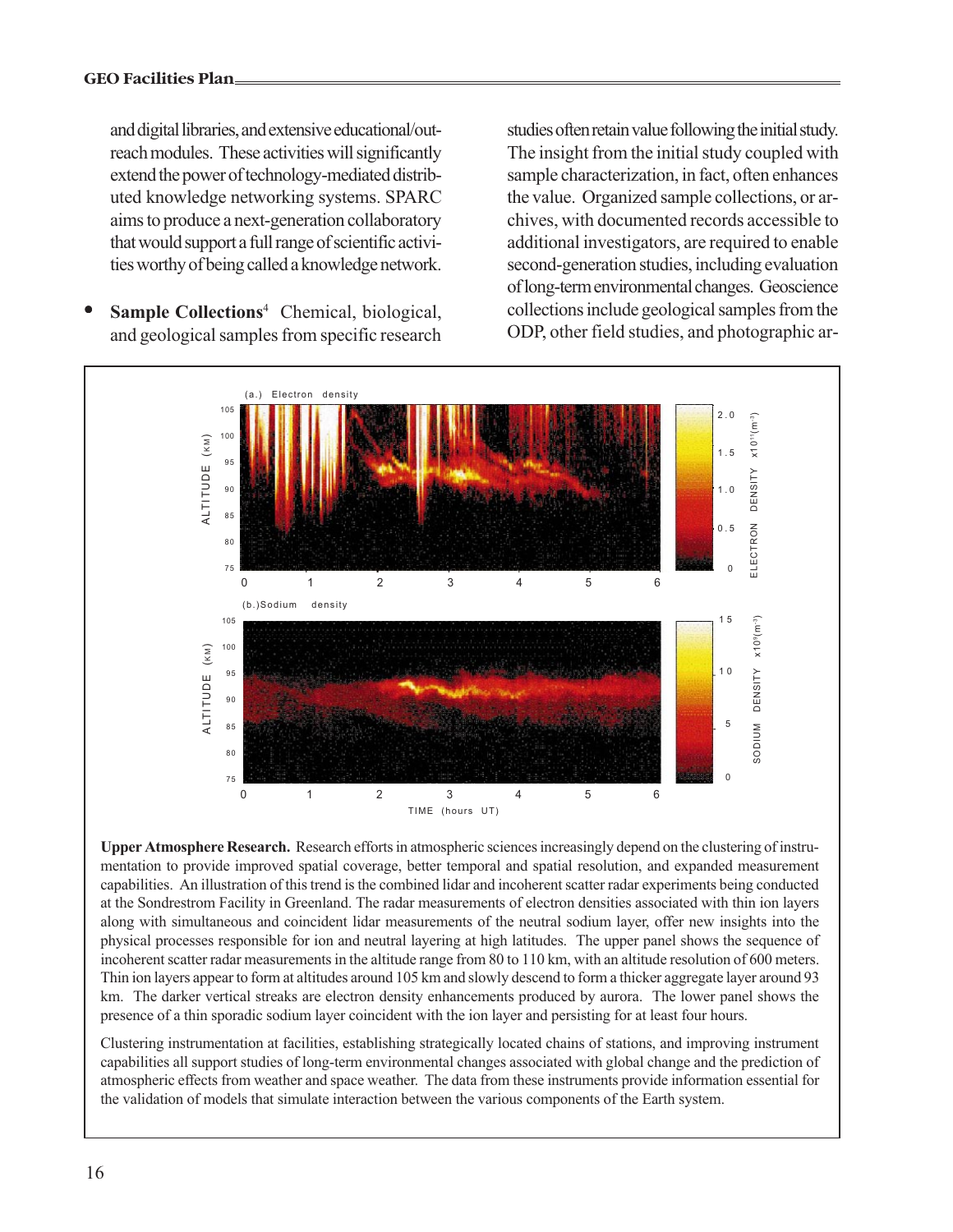chives from deep submersible science studies. Support for existing and possible new collections (e.g., lake drilling cores, continental drilling cores) is required with a focus on preserving collection integrity while expanding opportunities for additional research. This includes more extensive promotion and dissemination of information about the collections through internet and web-based communications.

Unidata<sup>14</sup> Unidata offers software and services that enable atmospheric scientists to acquire and use an extensive array of data products, often in real time. Unidata members constitute a nationwide collection of electronicallylinked researchers having common academic interests in atmospheric and related sciences and sharing similar needs for data and software. Unidata permits users to benefit not only from the best contemporary software methods for

accessing and displaying environmental data, but also from increased platform independence and greater use of distributed computing.

Future efforts should provide improved ease-ofuse and greater compatibility with more data types and higher data volumes. In addition to adapting decoders and applications to analyze and display data, Unidata plans to expand the Internet Data Distribution system to incorporate new sources, handle higher data rates, adjust automatically to variations in user demands, adapt dynamically to Internet performance variations, and exploit networking advances such as multicast protocols. New capabilities would include animated, three-dimensional visualization tools and a Java-based information framework, setting the stage for eventually utilizing aggregate data holdings of all Unidata sites as a common community resource.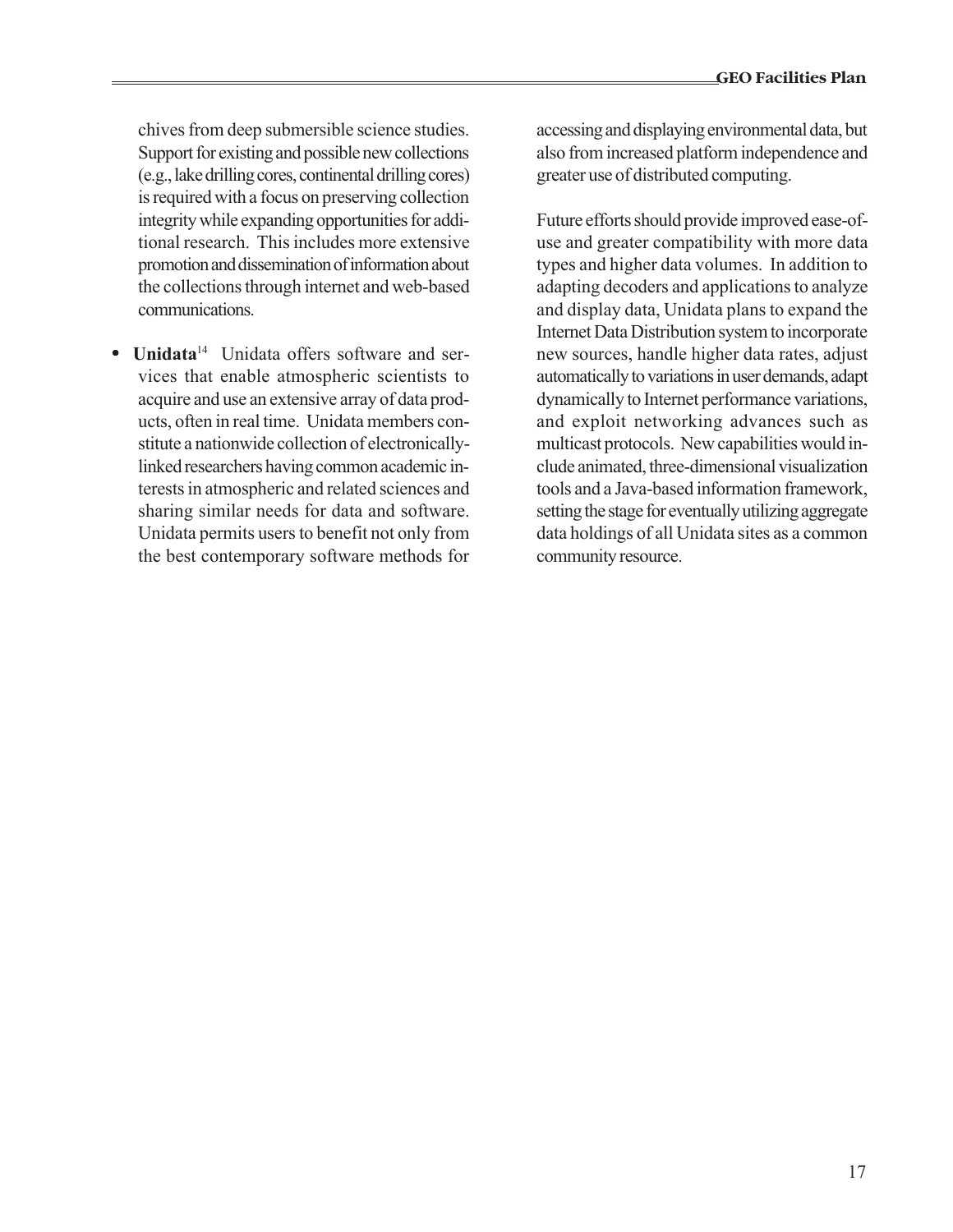## 4.0 Potential New Capabilities

GEO is constantly evaluating opportunities to develop new facilities, either in response to the changing needs of researchers, or to replace aging or obsolescent capabilities. Changing demands from the research community are driven by scientific breakthroughs or technological advances, and the need to provide investigators with state-of-the-art capabilities requires that outdated systems be replaced in a timely way. Many of these new facilities could be supported by multiple agencies. They would be engaged in highly interdisciplinary research activities and would provide new opportunities for public outreach and education. The following projects (listed in no priority order), would help provide the community with leading-edge capabilities for geosciences research. When identifying the resources required to develop new facilities, GEO will establish an appropriate balance between the support required for stable operation, maintenance, and upgrading of existing facilities.

• A Relocatable Atmospheric Observatory (RAO), 15 designed as a transportable system, would provide new capabilities for studying the properties of Earth's upper atmosphere and ionosphere. This collection of instruments, centered on a state-of-the-art phased array incoherent scatter radar with electronic steerability, would give this observatory unique capabilities in addressing problems in solar wind-magnetosphere-ionosphere coupling and its effects on the global atmosphere. For example, locating the observatory near the north magnetic pole would allow observations critical to our understanding of the way Earth's atmosphere is magnetically and electrically coupled to the solar wind. Other possibilities include sites such as Hawaii and New Mexico near large existing lidar facilities, and Poker Flat, Alaska, near the NASA rocket launching facility. The Relocatable Atmo-

spheric Observatory would contribute to several strategic areas of research, including the National Space Weather Program (NSWP) and the USGCRP. The new observations would complement others made by state-ofthe-art facilities around the world, as well as those made by an international array of satelliteborne instrumentation.

- **Coastal Research Vessel<sup>5</sup>** Ensuring the availability of appropriate sea-going facilities and support services is crucial to investigators supported by NSF research programs. The research vessels that support studies of coastal oceanographic systems are aging, and several may need replacement in the near future if research demands for interdisciplinary studies are to be met. A next-generation coastal research vessel would maintain needed research support capabilities.
- High Performance Research Aircraft<sup>16</sup> The High-Performance Instrumented Airborne Platform for Environmental Research (HIAPER) would be a modern mid-sized jet aircraft with capabilities to reach 50,000 feet altitude and over 7,000 miles in range. The aircraft would be outfitted with new sensors, data systems, and scientist workstations to accommodate scientific investigations important to national and global priorities in climate, hazardous weather, and Earth system science supporting human needs. HIAPER is a much needed replacement for the aging, limited-capability Lockheed Electra turbo-prop aircraft, operated by the NCAR.
- EarthScope<sup>25</sup> EarthScope would be a distributed, multi-purpose geophysical instrument array that has the potential for making major advances in our knowledge and understanding of the structure and dynamics of the North American continent. The EarthScope concept consists of three projects that would be considered and implemented separately, but which taken together could contribute to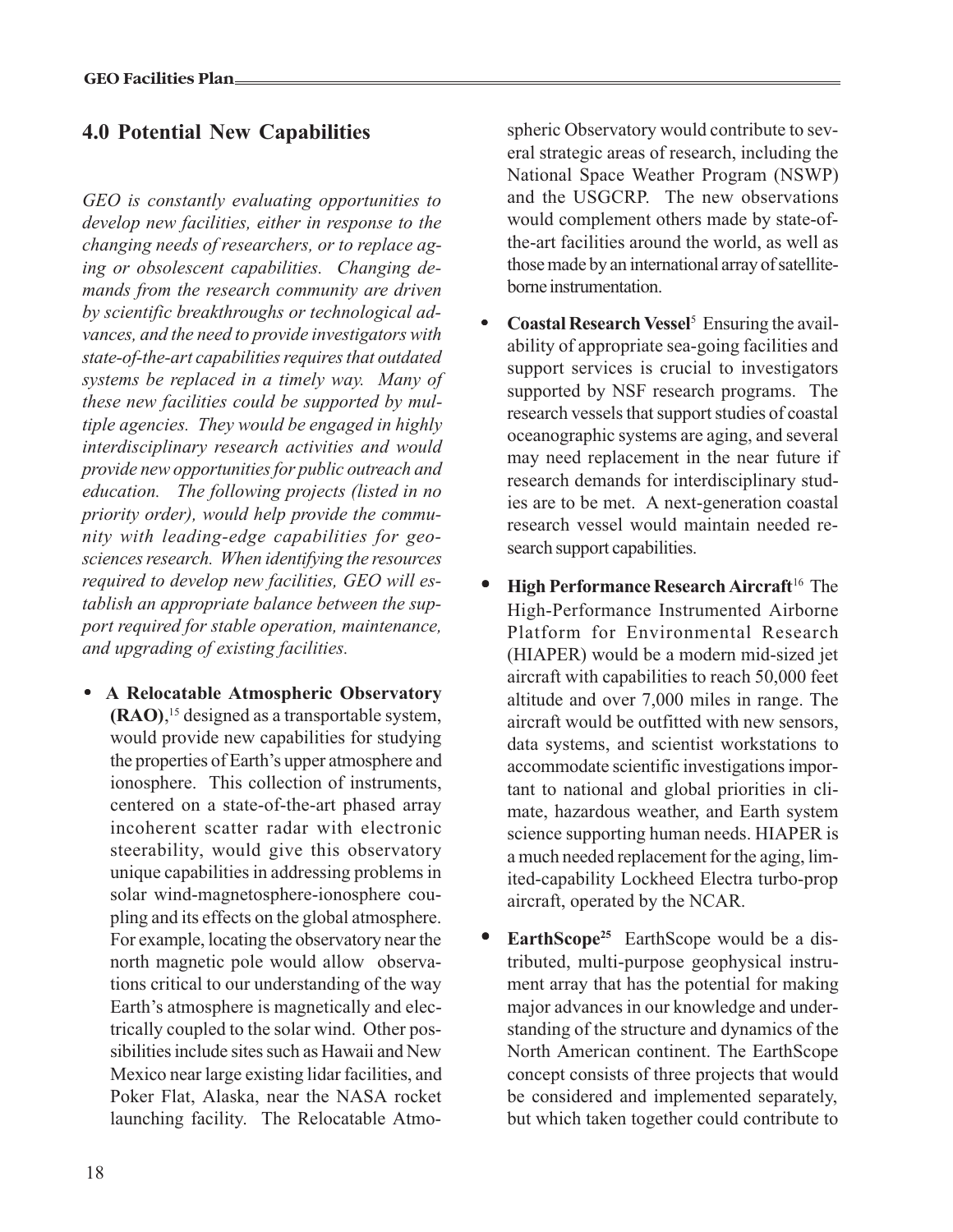an integrated research effort in this area of study. The projects are: (1) U.S. Array/San Andreas Fault Observatory at Depth, (2) Plate Boundary Observatory, and (3) Interofero-metric Synthetic Aperture Radar (InSAR).

The U.S. Array would be a dense array of high-capability seismometers that would be deployed in a stepwise fashion throughout the U.S. to greatly improve our resolution of the subsurface rheology. The San Andreas Fault Observatory at Depth would study fault parameters and the rupture processes of earthquakes. The physics of these processes is one of the most challenging problems in science today.

The Plate Boundary Observatory (PBO) would involve the construction of an array of permanent borehole installations of multiple instruments, including GPS receivers, strainmeters, tiltmeters, and seismometers that would be distributed across the western half of the U.S.

The Interferometric Synthetic Aperture Radar (InSAR) would involve a partnership with NASA and other agencies to orbit a synthetic aperture radar on a satellite. InSAR has produced spectacular images of crustal distortion of earthquakes, volcanoes, and land subsidence with high precision and spatial resolution.

• Constellation Observing System for Meteorology, Ionosphere, and Climate (COS- $MIC$ <sup>17</sup> Over the next decade, NSF intends to collaborate with other U.S. agencies and Taiwan to support COSMIC. The Global Positioning System applied to Meteorology (GPS/MET), along with its progeny COS-MIC, are elegant solutions to the problem of obtaining global, high resolution observations of the three dimensional structure of atmospheric temperature and water vapor throughout the troposphere and lower stratosphere, and the electron densities of the charged upper atmosphere. The spatial and temporal gradients of these important variables strongly influence weather, climate, and upper atmospheric electrical phenomena, all of which have profound effects on human societies. The data from COSMIC would provide a valuable new resource for atmospheric science studies.

- Sustained Time-Series Observations in the **Oceans**<sup>6</sup> Evolving research themes in the geosciences focus on interactive processes that occur over a vast range of temporal and spatial scales, and exhibit numerous dynamic linkages between system components; e.g., the coupling of biological, geological, chemical, and physical systems in the oceans. New advances in understanding cannot be made by simply characterizing the ocean systems over limited regions or for short periods. Investigation of the Earth as a dynamic system requires new observational capabilities. Examples of systems to potentially be designed and implemented over the next five years are: long-term seafloor observatories for time-series observations in the deep ocean environment, with emphasis upon the expansion of the GSN into the oceans (the Ocean Seismic Network [OSN]); maintenance and expansion of long-term surface and water column observatories, such as the existing stations off Hawaii (Hawaii Ocean Time-series [HOT]) and Bermuda (Bermuda Atlantic Time-series Study [BATS]); new sensor technologies and data recovery capabilities; and the development and application of controlled autonomous profiling floats to provide a near-real-time synoptic view of upper ocean dynamics on a basin scale. Providing open access to these new capabilities for the widest possible segment of the ocean sciences community would be accomplished (in some cases) by instrument centers.
- National Facility for Hydrological Sciences Traditionally, hydrologic data sets have been collected independently and sporadically by a wide range of public agencies. These data are not sufficient to advance our understanding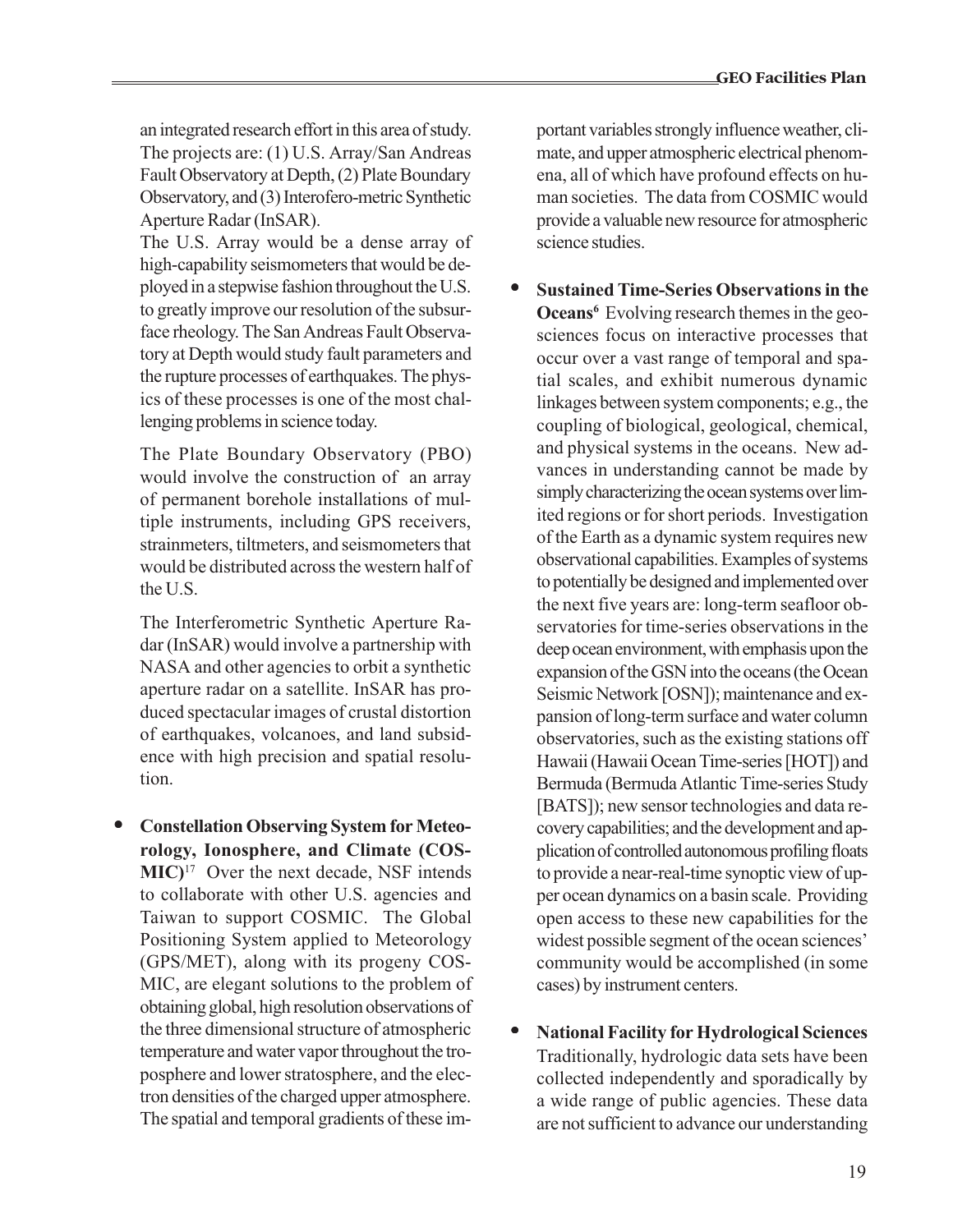of mass balances as water moves at multiple space-time scales within watersheds. Our environment and economy are increasingly exposed by our ignorance of nonlinear coupling among water, biota, and energy which involves multiple feedback, thresholds, and natural fluctuations that can change hydrologic regimes suddenly and dramatically. New observing capabilities (radar, satellite imagery, isotopic tracers) and mathematical tools (fractals, dynamic systems) need to be organized within a sustained, integrated observational system. A National Facility for the Hydrologic Sciences would, for the first time, coordinate the full range of emerging technologies and modern computational capabilities to bear on basic, and applied, research problems in the hydrologic sciences, and would incorporate facilities for community access to modern instrumentation and data archiving and distribution.

Ocean Data Assimilation and Modeling<sup>7</sup> The critical environmental processes that control most Earth systems can best be understood if considered from a multidisciplinary perspective as dynamic, nonlinear systems. An important component of future global ocean sciences is the creation of an infrastructure and environment in which data assimilation, integration, modeling, and interpretation of large diverse data sets can take place. Computational capabilities must be adequate for global data sets from satellite research missions, e.g., radiometry, scatterometry, and altimetry

available today; plus new types of measurements, e.g., ocean color, geode, or surface property characteristics. These synoptic data sets must be combined with interior ocean data being collected by major process studies, e.g., global change programs, in coherent ways such as via model data assimilation.

To address these needs, new infrastructure and partnerships would be required spanning the ocean community. A concept has been developed to address these needs (and evolve in a phased manner), involving a central 'hub' facility supporting a number of 'scientific nodes.' The hub facility would provide computational and data assimilation capabilities, high-level analyses, technical assistance, code and analysis software, benchmark solutions, documentation, and other services. Nodes are envisioned as small or large teams (5-15 scientists) collaborating on model/data synthesis projects requiring regional- to global-scale computational capability. The rationale is that such groups are needed to advance our capability in the simulation and understanding of the physical, chemical, biological, and biogeochemical behavior of the ocean, estimations of the state of the ocean, and the identification of essential new ocean observing capabilities. This effort would be planned as a multiagency activity.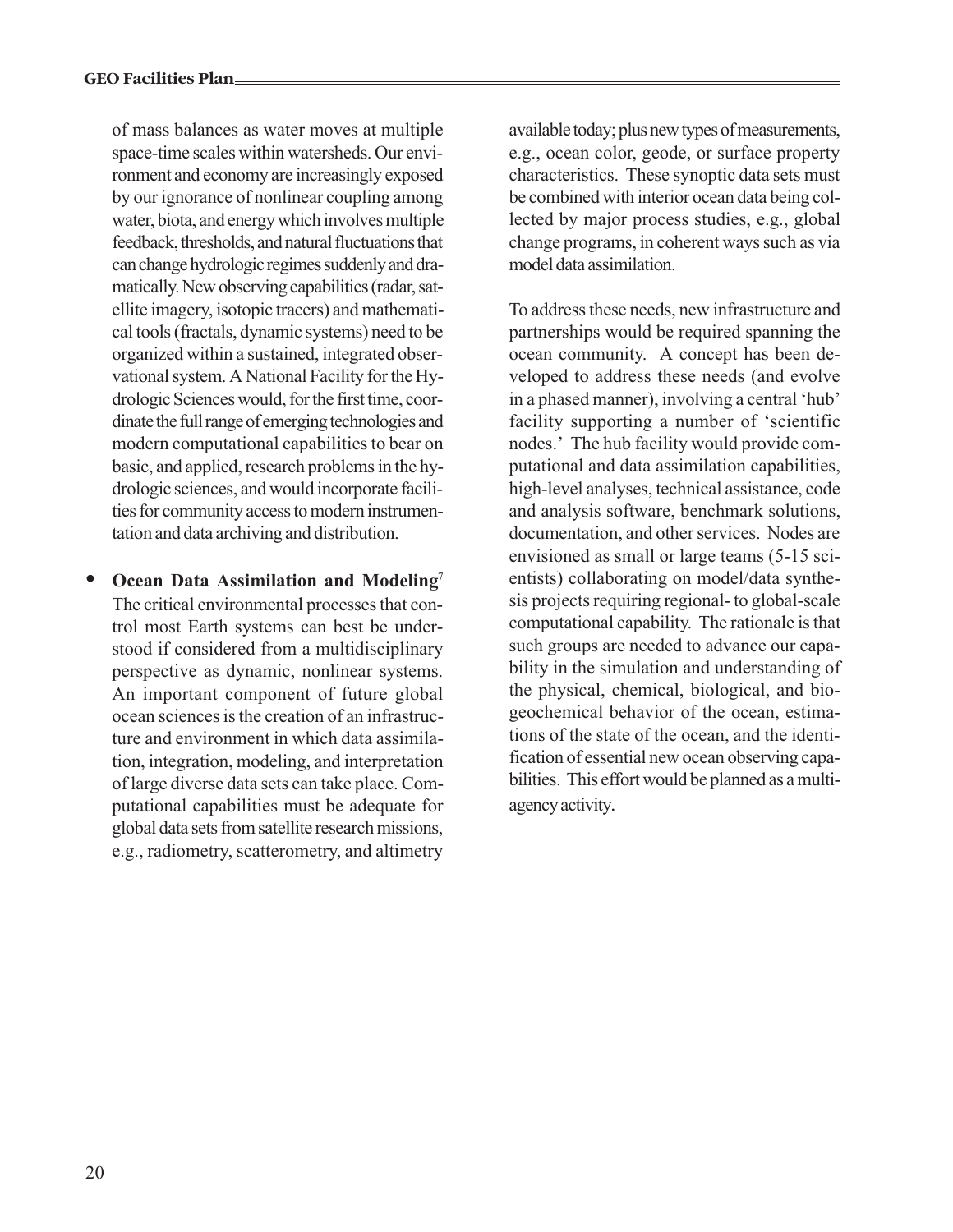## $5.0$  Facilities and Education<sup>27</sup>

The GEO-sponsored facilities while having primarily a research-driven mission, also have ambitious education and outreach programs in place and in development. These programs typically reflect the missions of the facilities, yet are designed for broad impact at multiple educational levels: graduate and postdoctoral, undergraduate, pre-college, and public outreach.

The programs provide a continuum of learning vital to fostering geoscientific excellence, and promote public support for the geosciences enterprise. GEO can increase its support of education through traditional programmatic vehicles and expansion of GEO's Awards to Facilitate Geoscience Education Program, NSF 97-174 (continued through FY99 as Geoscience Education, NSF 99-44). Examples of the facilities programs for which expanded support is being considered are:

- $\Box$  UCAR supports a large number of educational programs aimed at the full range of education levels, including public outreach. The Program for the Advancement of Geoscience Education (PAGE, located at: http:// www.page.ucar.edu, accessed January 22, 1999) supports the shared development and dissemination via the facility network of multidisciplinary curricula integrated with modern communications technologies.
- <sup>q</sup> IRIS has established an education and outreach program aimed at using the excitement of seismology and related geosciences as a stimulant to improving science education at all levels. Of particular note is the Princeton Earth Physics Project, placing scientifically useful seismometers in pre-college classrooms, linking separate sites to the IRIS data center simultaneously, and developing sup-

porting curricula. In cooperation with the USGS Albuquerque Seismological Laboratory and the New Mexico Museum of Natural History and Science, IRIS has developed a museum display on earthquakes featuring real-time display of seismograms from around the world. The exhibit is currently on national tour as part of the Franklin Institute's 'Powers of Nature' exhibit.

The ODP has established a broad range of educational activities at all levels. The ODP sponsors a fellowship program, as well as the participation of students aboard the JOIDES Resolution. Distinguished lectures are organized each year by the ODP. The ODP also supports various efforts involved in developing public outreach and educational materials.

GEO has supported programs having significant impacts on education in the geosciences. Some examples include:

- <sup>q</sup> outreach programs that emphasize hands-on learning and participation of students,
- $\Box$  teacher training programs aimed at involving students in research,
- $\Box$  partnerships with public schools,
- q undergraduate research fellowship programs, and
- $\Box$  activities in cooperation with aquariums and museums.

GEO places profound importance on students, at all levels. Gaining direct experience with applications of state-of-the-art instrumentation in the laboratory and in the field is important and GEO should support mechanisms that provide this experience through facilities. One such approach is a program of incremental funding, allowing students to access selected facilities, while, in turn, providing the facilities with enhancement of technician support and full utilization.

Finally, as part of NSF's intention to create a na-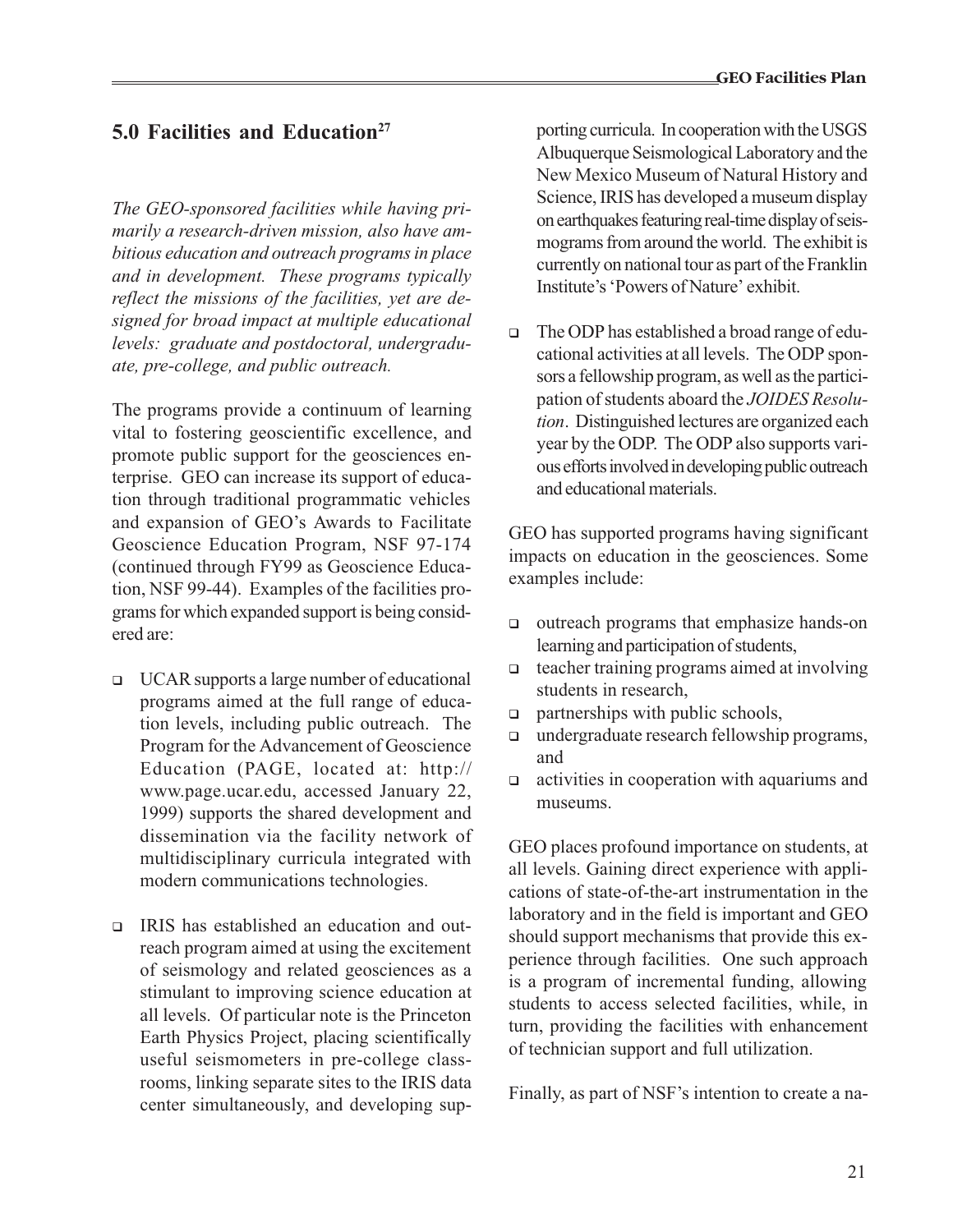tional digital library as a distributed capability, GEO has begun a cooperative program with the Division of Undergraduate Education focused on an Earth systems science curriculum component. GEO will continue developing this collaboration, and pursue similar activities with other Divisions of the Directorate for Education and Human Resources (EHR).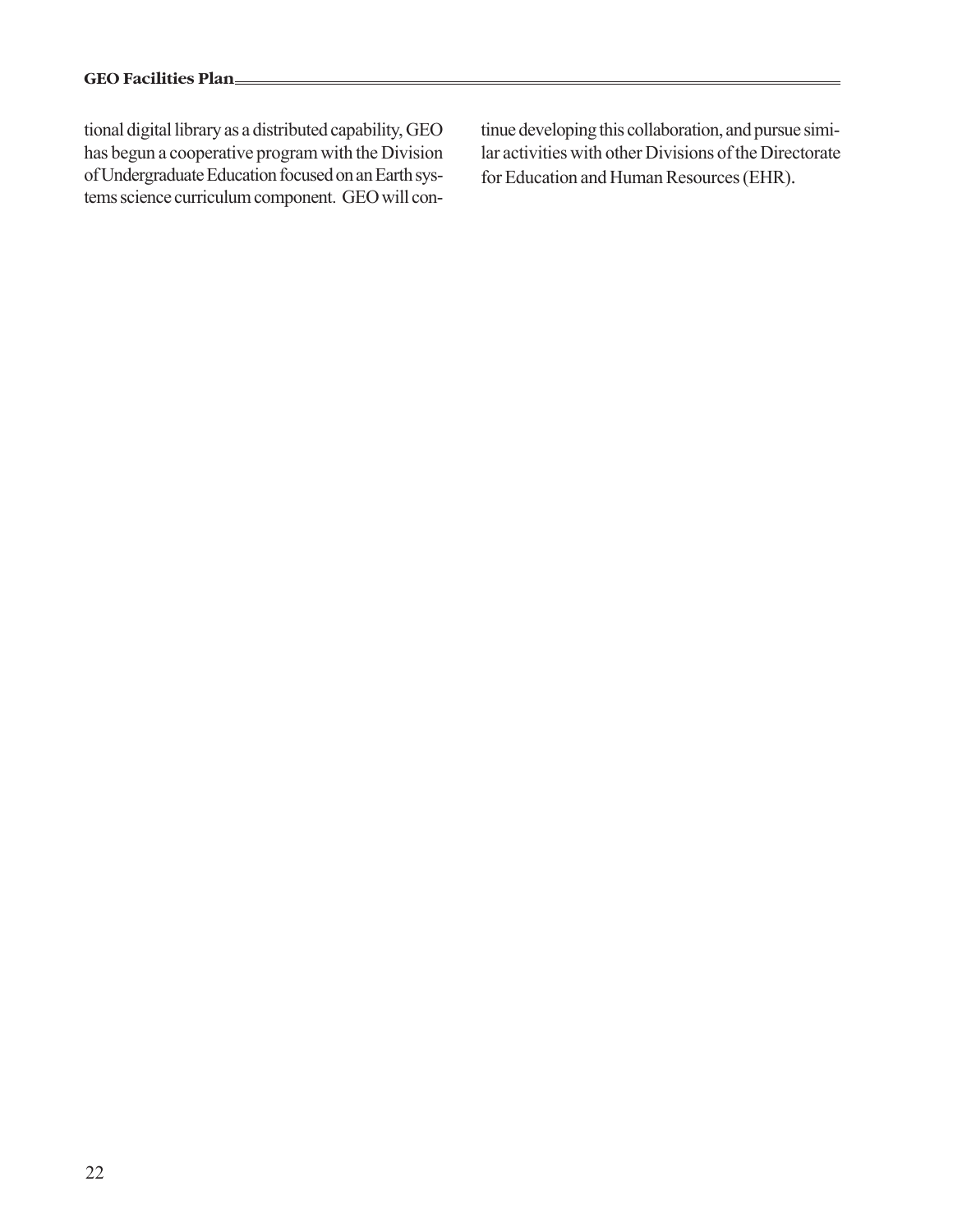## 6.0 The Challenges Ahead

The boundaries between the traditionally distinct disciplines of atmospheric, earth, and ocean sciences are being eroded as the understanding of the Earth as a dynamic, integrated system improves. This important intellectual driver must impact the way that GEO facilities are managed. Access to investigators of all disciplines must be open and straightforward, and opportunities for sharing of capabilities and sites between the Divisions of GEO must be recognized.

The coordination of facility requirements with other Directorates within NSF should be reviewed on a regular basis to determine whether opportunities for new partnerships would enhance available capabilities. The technological and instrumental challenges of recording long time series of environmental and biological variables, and the development of improved capabilities for the manipulation of biological materials in the natural environment would be most efficiently tackled by cross-directorate programs for development and support of new and innovative facili**ties** 

Efforts to build new interagency partnerships must continue - many of the new computational or observational facilities would require investments that are beyond the resources of a single agency. Only through cooperative efforts can these goals be realized. To an increasing degree, many required capabilities are beyond the resources of the U.S. as a nation and the essential value of international cooperation must continue to be acknowledged.

The next five years will see substantial change in the way geosciences data are collected and processed. Disciplinary barriers will be further eroded, data access will continue to revolutionize the way investigators work together, and increasingly researchers will study dynamic Earth processes remotely in near real-time. GEO must be prepared to manage a rapid evolution in the observational and computational capabilities that will be required to achieve the next series of exciting advances in the understanding of our planet's natural system.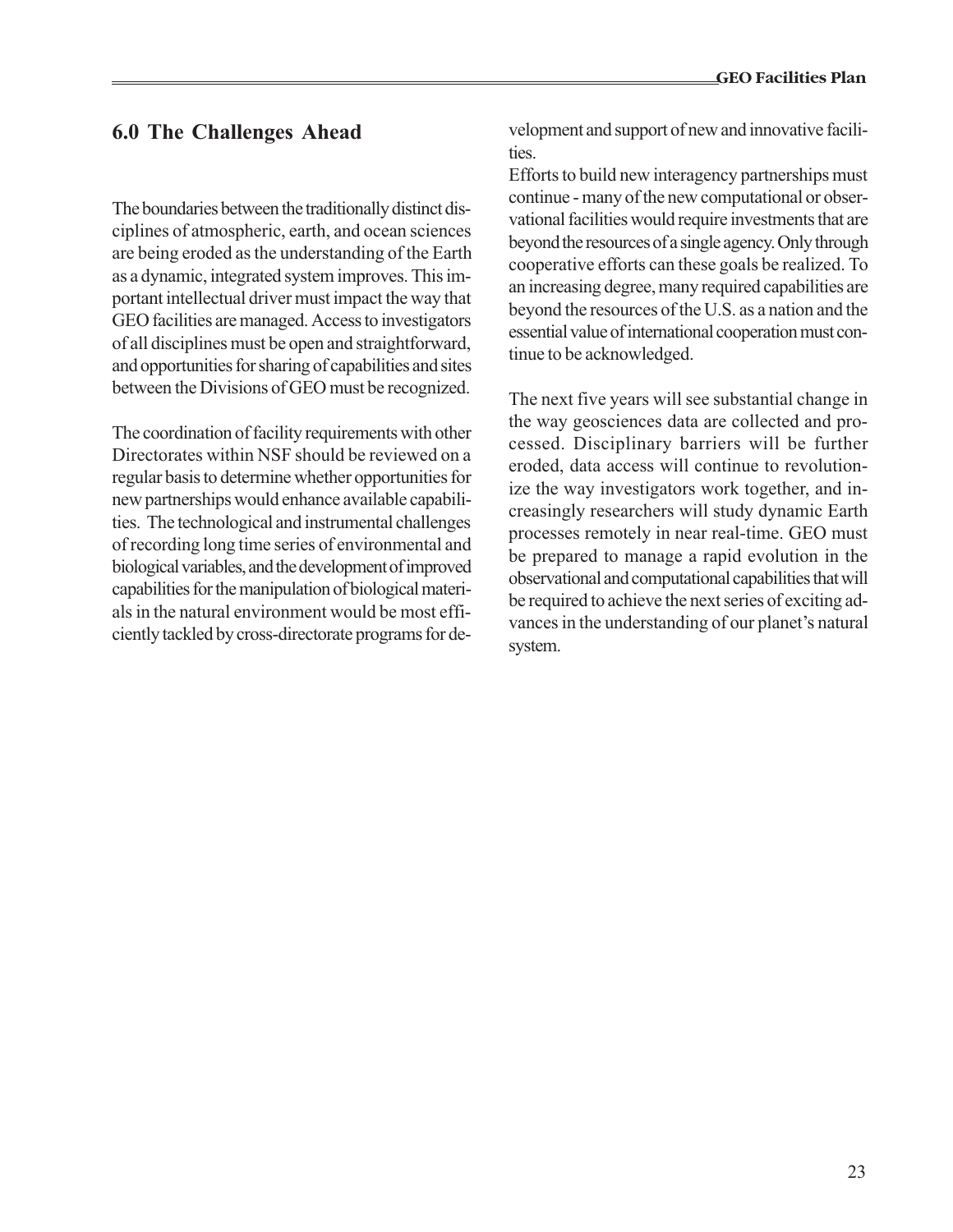## Appendix A

## Representative Examples of Community-Based Facility Planning Activities

#### Superscript 1

Second Conference on Scientific Ocean Drilling (COSOD II), European Science Foundation under the Joint Oceanographic Institutions for Deep Earth Sampling Workshop Report, Strasbourg, France. Munsch G.B., ed., European Science Foundation, Strausbourg, France, 1987.

The Role of ODP Drilling in the Investigation of Global Changes in Sea Level, JOI/USSAC Workshop Report, El Paso, Texas, Watkins J.S. and G.S. Mountain, 1988, unpublished.

Understanding our Dynamic Earth through Ocean Drilling, Ocean Drilling Program Long Range Plan. Long Range Planning subgroup of the JOIDES Planning Committee and Joint Oceanographic Institutions, JOI, Inc., Washington, D.C., 1996.

The Oceanic Lithosphere and Scientific Drilling into the 21st Century, ODP-Inter-Ridge-IAVCEI Workshop Report, North Falmouth, MA and Woods Hole, MA. Williams R. and H. Sloan, eds., Inter-Ridge Office, Durham, United Kingdom, 1996.

International Conference on Ocean Drilling in the Twenty-first Century (OD21), Workshop Report, Hayama, Japan. JAMSTEC, Yokosuka, Japan, 1996.

International Workshop on Riser Technology, Workshop Report, Yokohama, Japan. JAMSTEC, Yokosuka, Japan, 1996, unpublished.

Report on the CONference on Cooperative Ocean Riser Drilling (CONCORD), Workshop Report,

Tokyo, Japan. JAMSTEC, Yokosuka, Japan, 1997, unpublished.

A New Vision for Scientific Ocean Drilling, A Report from COMPOST-II: The U.S. Committee for Post-2003 Scientific Ocean Drilling. JOI Inc., Washington, D.C., 1998.

#### Superscript 2

Future of Accelerator Mass Spectrometry in the USA: Proceedings of an Interagency Briefing and Workshop to Explore Needs and Opportunities for AMS Applications, Washington, D.C. Elmore D., ed., University of Rochester, Rochester, NY, 1985.

Report of an ad hoc meeting at NSF to discuss future needs of ocean sciences for an AMS facility. NSF, Arlington, VA 1985, unpublished.

A Chemical Tracer Strategy for WOCE: Report of a Workshop, Seattle, WA. Armiento J, ed., U.S. WOCE Planning Report No. 10, pp.179-181, U.S. Planning Office for WOCE, College Station, TX, 1988.

Geoscience Research with New and Improved AMS Instrumentation, Report of the Accelerator Mass Spectrometry Committee (AMSAC). 1988, unpublished.

#### Superscript 3

U.S. Ocean Bottom Seismology Meeting Workshop Report, Monterey Bay, CA. Orcutt J., ed., 1997. Internet: http://victory.ucsd.edu/ OBS\_Meeting\_Site/OBS\_Report.html. Accessed on February 10, 1999.

#### Superscript 4

Ocean Drilling Program Sample Distribution Policy, Internet: http://www-odp.tamu.edu/ curation/sdp.htm. Accessed on January 15, 1999.

#### Superscript 5

Coastal Oceanography: Future Trends and Vessel Requirements, Status Report by the Coastal Ocean-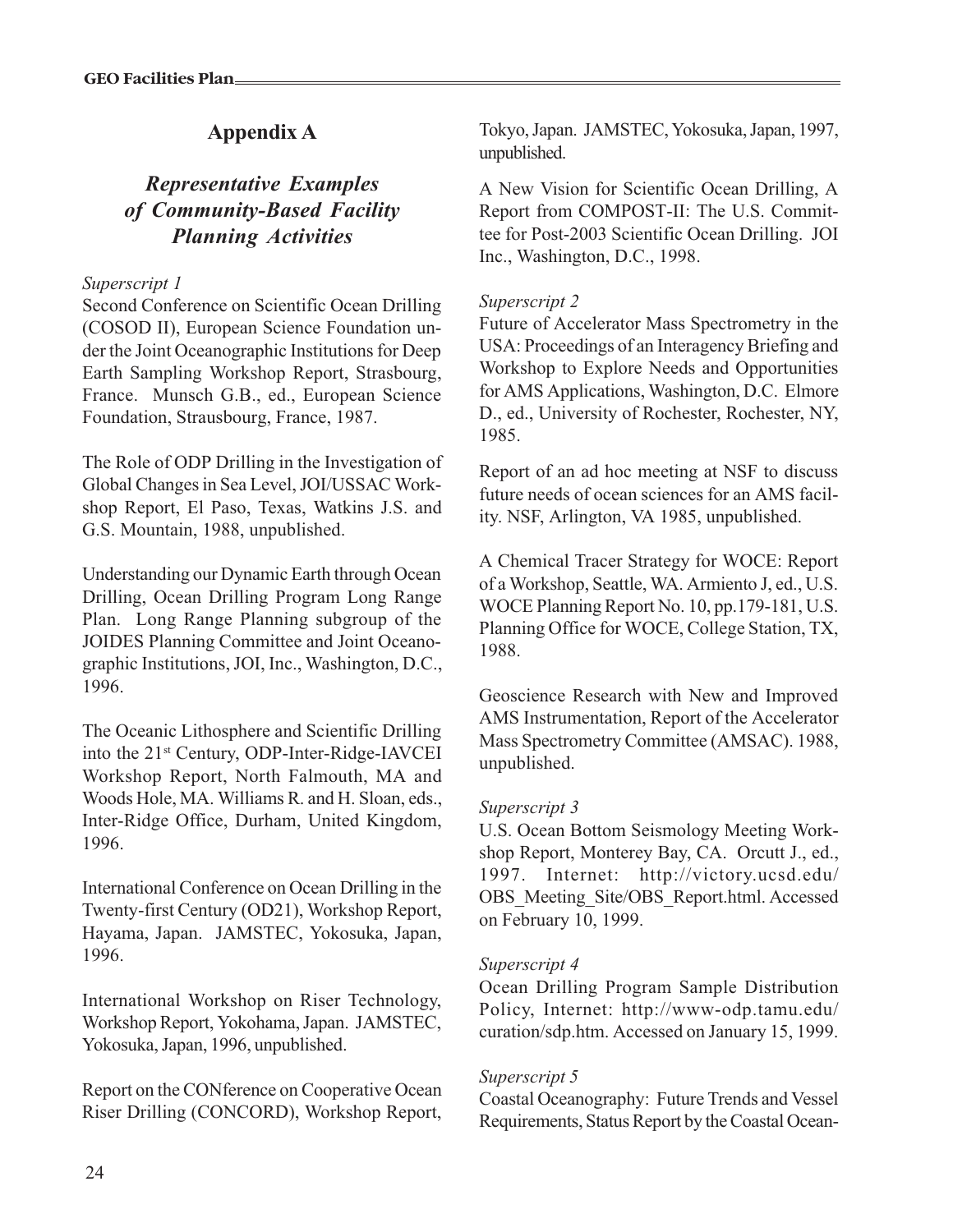ography Subcommittee of the UNOLS Fleet Improvement Committee. UNOLS, 1994.

Setting a New Course for U.S. Coastal Ocean Science, Phase I: Inventory of Federal Programs, Phase II: The strategic Framework. Scavia D., ed., National Science and Technology Council, Committee on Environmental and Natural Resourses, 1995.

#### Superscript 6

Long Time Series Measurements in the Coastal Ocean, Workshop CoOP Report, Washington D.C. Vincent C.L., T.C. Royer and K.H. Brink, eds., Woods Hole Oceanographic Institution Technical Report 93-49:96, 1993.

Proceedings of a Workshop on Broad-Band Downhole Seismometers in the Deep Ocean, Woods Hole, MA. Purdy, G.M. and A.M. Dziewonski, WHOI, Woods Hole, MA, 1988.

JOI/IRIS Ocean Seismic Network U.S. Pilot Experiment Task Force Meeting, Washington, D.C. Forsyth D., S. Sacks, and A. Trehu, JOI, Inc., Washington, D.C., 1991.

Workshop on Scientific Uses of Undersea Cables, Report to the National Science Foundation, National Oceanic and Atmospheric Administration, Office of Naval Research, and U.S. Geological Survey, Honolulu, Hawaii. Chave A., R. Butler, and T.E. Pyle, eds., JOI, Inc., Washington D.C., 1990.

Broadband Seismology in the Oceans: Towards a Five-Year Plan, Scripps Institution of Oceanography, La Jolla, CA. JOI, Inc., Washington, D.C., 1995.

Multidisciplinary Observatories on the Deep Seafloor, International Workshop, Marseille, France. Montagner, J. P. and Y. Lancelot, eds., 1995, unpublished.

Borehole: A Plan to Advance Post-Drilling, Sub-Seafloor Science, Joint Oceanographic Institutions/ U.S. Science Advisory Committee Workshop, Miami, FL. JOI, Inc., Washington, D.C., 1994.

1995 Activities Contributing to a Global Ocean Observing System, U.S. National Report. U.S. GOOS Interagency Project Office, Silver Spring, MD, 1996.

Ocean Observations Panel for Climate Report of Ocean Climate Time-Series Workshop, GCOS Report No. 41, Baltimore, MD. GOOS Interagency Project Office, Silver Spring, MD, 1997.

International Workshop on Scientific Use of Submarine Cables, Workshop Report, Okinawa, Japan. 1997, unpublished.

#### Superscript 7

Assessing Ocean Modeling and Data Assimilation Requirements, Report on Workshop to Discuss Needs for an Ocean Data Assimilation Center. National Science Foundation, Division of Ocean Sciences, 1997, unpublished.

U.S. Ocean Science Needs for Modeling and Data Synthesis: Status of a Community Assessment. Nowlin W.D., Oceanography, 10:135-140, 1997.

A Distributed Modeling and Data Assimilation Capability for the Ocean Sciences. Powell T.M., W.D. Nowlin and S.C. Doney, NSF, 1998, unpublished.

Assessing Ocean Modeling and Data Assimilation Requirements, U.S. WOCE Office Report on workshop to discuss needs for ocean global circulation modeling. 1997.

#### Superscript 8

Report of a Workshop on Mid-Life Refits and Improvements of Intermediate-Size Ships, Washington, D.C., UNOLS Fleet Improvement Committee Of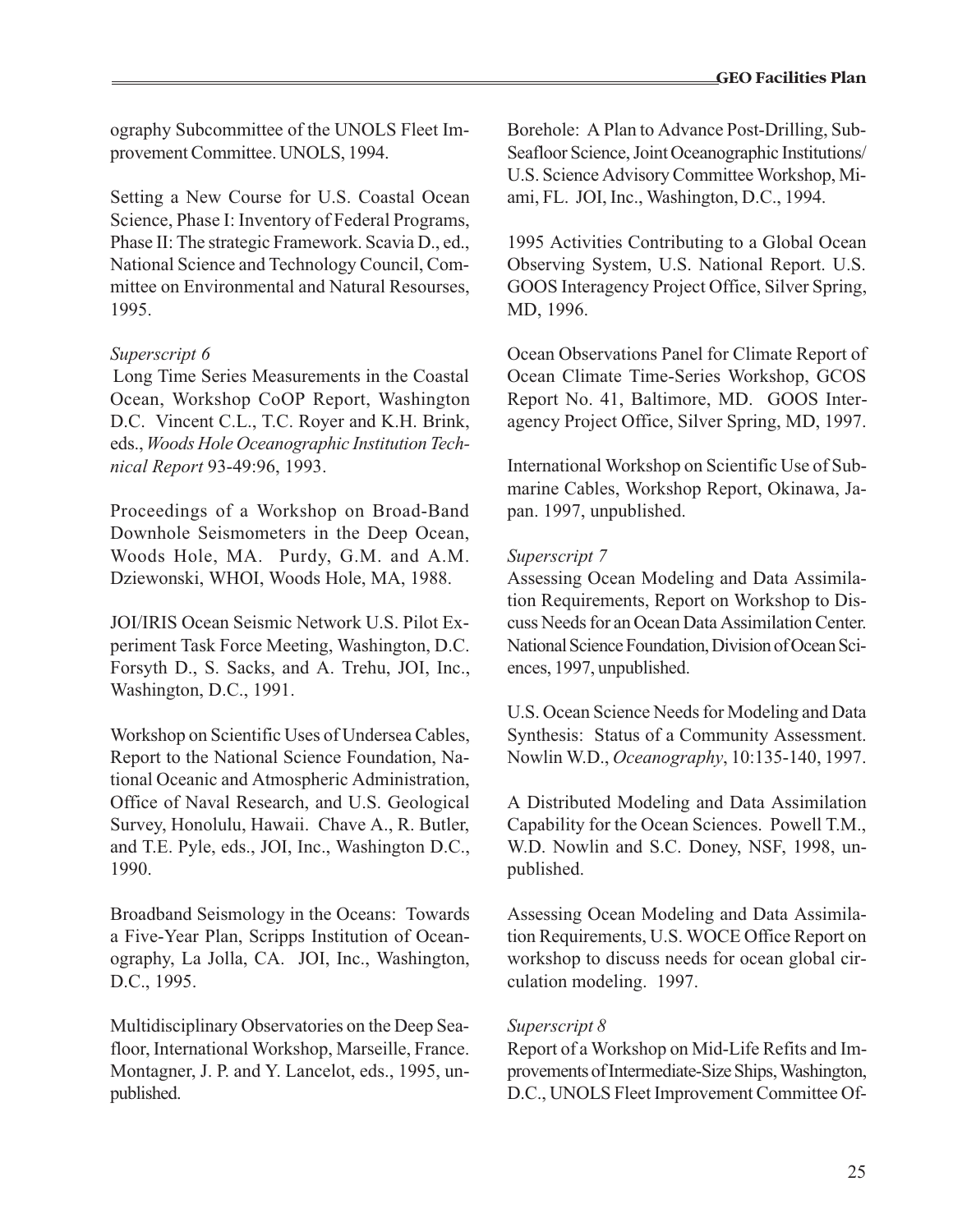fice Report. Barber R. and K. Treadwell, Texas A&M University, College Station, TX, 1989.

UNOLS Fleet Improvement Plan. UNOLS Fleet Improvement Committee, 1995, unpublished.

UNOLS Deep Submergence Science Committee Meeting, Summary Report, Woods Hole, MA. 1996, unpublished.

UNOLS Deep Submergence Science Committee SEACLIFF Working Group Report. 1997, unpublished.

#### Superscript 9

Scientific Justification and Development Plan for a Mid-Sized Jet Aircraft. Cooper W.A., W.B. Johnson, J.E. Ragni, G.L. Summers and M.N. Zrubek, NCAR Technical Note 337+EDD, 1989. Internet: http://www.ucar.edu/ucargen/technotes/. Accessed on February 11, 1999.

Third NCAR Research Aircraft Fleet Workshop. Radke L.F. and P. Spyers-Duran, NCAR Technical Report 374+PROC, 1992. Internet: http:// www.ucar.edu/ucargen/technotes/. Accessed on February 11, 1999.

#### Superscript 10

New Instrument and System Developments of the NCAR Atmospheric Technology Division: 9th AMS Symposium on Meteorological Observations and Instrumentation Workshop, Boulder, CO, 1995, unpublished.

#### Superscript 11

Coupling, Energetics and Dynamics of Atmospheric Regions (CEDAR) Volume II Supplement: Detailed Facility Radar Development, Report to the National Science Foundation Aeronomy Program by the CEDAR Science Steering Committee, Vickrey J., ed., 1987, unpublished.

#### Superscript 12

Workshop on Earth System Modeling, Subcommittee on Global Change Research Integrative Modeling Report. Washington, D.C., 1994.

#### Superscript 13

A Prototype Atmospheric Research Collaboratory (UARC). Clauer C.R., et al., Applications of Data Handling and Visualization Techniques in Space Atmospheric Sciences, NASA SP-519, pp. 105- 112, 1995.

National Collaboratories: Applying Information Technology for Scientific Research, NRC Report. National Academy Press, Washington, D.C., 1993.

The National Collaboratory: A White Paper, Appendix A: Toward a National Collaboratory, Report of Workshop at Rockefeller University, NY. Wulf W.A, National Academy Press, Washington, D.C., 1989.

#### Superscript 14

Unidata Local Hardware and Software Systems (LOHSS) Working Group Final Report. Agee, E., Unidata Program Center, Boulder, CO, 1985, unpublished.

An Approach to Unidata Communications System Design, Phase III Final Planning Report. Cooper, C.S., Unidata Program Center, Boulder, CO, 1985, unpublished.

Integrating Technology into the Meteorology Classroom, Summary of the 1993 Northeast Regional Unidata Workshop. Byrd, G. et al., Bulletin of the American Meteorological Society, 75:1677-1683, 1994.

The Unidata LDM: Programs and Protocols for Flexible Processing of Data Products. Davis G.P. and R.K. Rew, In: Proceedings,  $10<sup>th</sup> International$ Conference on Interactive Information and Processing Systems for Meteorology, Oceanography,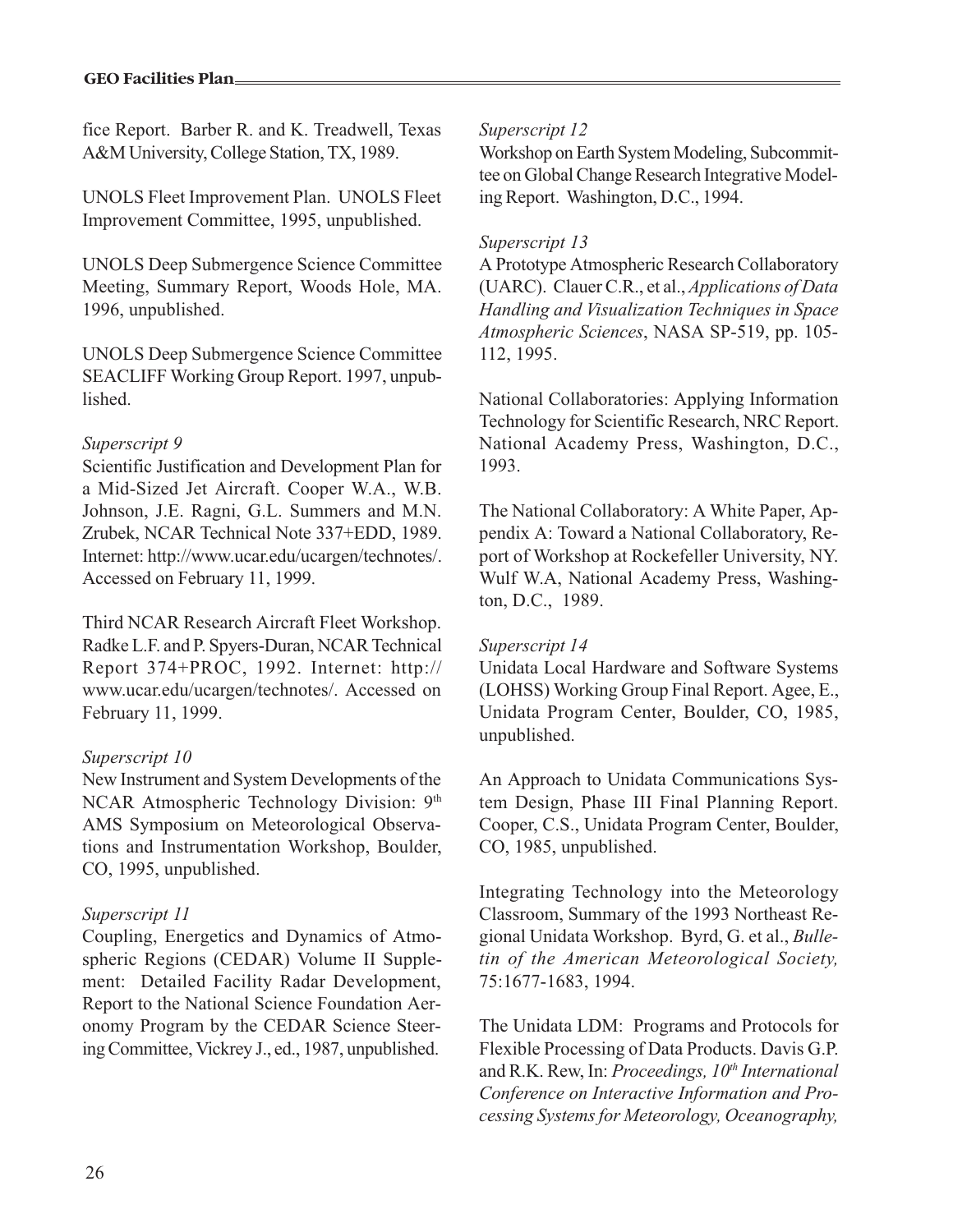and Hydrology, Nashville, TN, American Meteorological Society, 1994.

Unidata Internet Data Distribution (IDD): A 1994 Update. Domenico B. and D. Fulker, In: Proceedings,  $11<sup>th</sup> International Conference on Interactive$ Information and Processing Systems for Meteorology, Oceanography and Hydrology, Dallas, TX, American Meteorological Society, 1995. Internet: http://www.unidata.ucar.edu/publications/papers/idd94.html. Accessed on February 11, 1999.

The Unidata System for University Weather Data Analysis and Modeling, Report on a Planning Effort Initiated as UCAR Cooperative University Program, Dutton J.A., Unidata Program Center, Boulder, CO, 1983, unpublished.

Producing the Finest Scientists and Engineers for the 21<sup>st</sup> Century. Good M.L. and N.F. Lane, Science, 266:741-743, 1994.

Computer-Mediated Scholarly Collaboration. Harasim L.M. and T. Winkelmans, Knowledge: Creation, Diffusion, Utilization, 11:382-409, 1990.

Returns to Science: Computer Networks in Oceanography. Hesse B.W., L.S. Sproull, S.B. Kiesler and J.P. Walsh, Communications of the ACM, 36:90-101, August 1993.

Online Communities: A Case Study of the Office of the Future. Hiltz S.R., Ablex Publishing Corp., 1984.

Computer Networks: Prospects for Scientists. Newell A. and R.F. Sproull, Science, 215:843- 852, 1982.

Unidata: Enabling Universities to Acquire and Analyze Scientific Data. Sherretz L.A. and D.W. Fulker, Bulletin of the American Meteorological Society, 69:373-376, 1988.

#### Superscript 15

A Polar Cap Observatory: The Next Step in Upper Atmospheric Science, Report to NSF Division of Atmospheric Science. Kelley M.C., ed., 1990, unpublished.

A Design Study for the Incoherent Scatter Radar for the PCO, Report to NSF. Kelly J.D., SRI International, 1991, unpublished.

Design Study for a Polar Cap Observatory Radar Data Acquisition System, Report to NSF. Holt J., MIT, 1991, unpublished.

The Polar Cap Observatory Optical Interferometry and Spectroscopy: A Design Study Plan, Report to NSF. Killeen T., University of Michigan, 1991, unpublished.

#### Superscript 16

Scientific Justification and Development Plan for a Mid-Sized Jet Research Aircraft. Cooper W.A., et al., NCAR Technical Note 377+EDD, 1989. Internet: http://www.ucar.edu/ucargen/technotes/ . Accessed on February 11, 1999.

Third NCAR Research Aircraft Fleet Workshop. Radke L.F. and P. Spyers-Duran, NCAR Technical Note 374PROC, 1992. Internet: http:// www.ucar.edu/ucargen/technotes/. Accessed on February 11, 1999.

#### Superscript 17

A Summary of the COSMIC Science Workshop, UCAR COSMIC Project Office Workshop Report from Central Weather Bureau and National Central University, Taipei, Taiwan. Kuo W., ed., 1998, unpublished.

#### Superscript 18

Current Problems in Geodesy, Report of the NRC Committee on Geodesy. National Academy Press, Washington, D.C., 1987.

Proceedings of the International Workshop on the Interdisciplinary Role of Space Geodesy. Mueller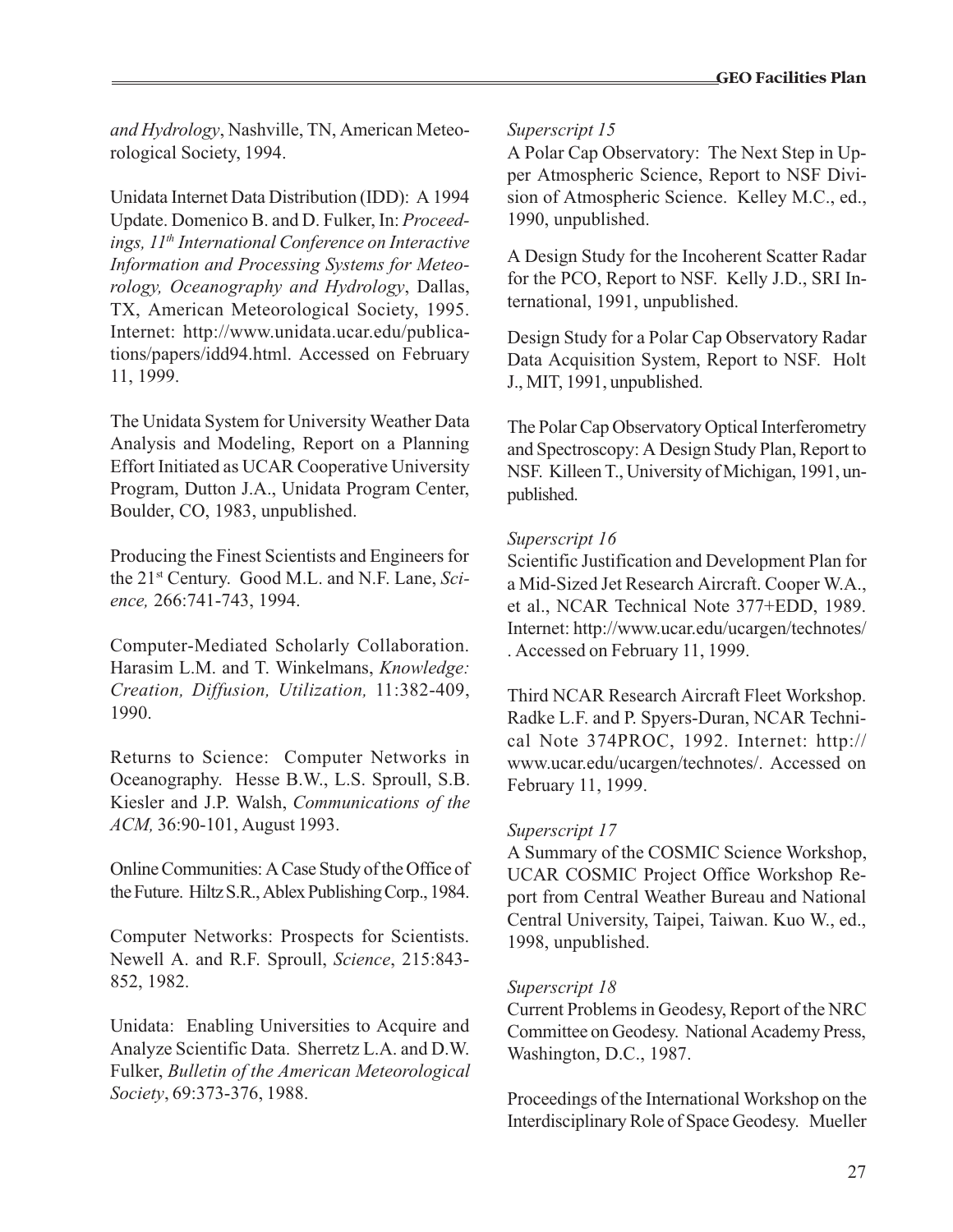I.I. and S. Zerbini, eds., Springer-Verlag, Berlin, 1987.

Geodesy in the Year 2000, Report of the NRC Committee on Geodesy. Rundle J., ed., National Academy Press, Washington, D.C., 1990.

International Global Network of Fiducial Stations, Report of the NRC Committee on Geodesy. National Academy Press, Washington, D.C., 1991.

A Technical Report to the Secretary of Transportation on a National Approach to Augmented GPS Services, National Telecommunications and Information Administration Special Publication 94- 30. U.S. Department of Commerce, Washington, D.C., 1994.

Airborne Geophysics and Precise Positioning Scientific Issues and Future Directions, Report of the NRC Committee on Geodesy. National Academy Press, Washington, D.C., 1995.

Densification of the IERS Terrestrial Reference Frame Through Regional GPS Networks, Proceedings of a Workshop, Pasadena, CA. Zumberge J. and R. Liu, eds., Jet Propulsion Lab, California Institute of Technology, 1995.

The Global Positioning System for the Geosciences: Summaries and Proceedings of a Workshop on Improving the GPS Reference Station Infrastructure for Earth, Oceanic, and Atmospheric Science Applications, Boulder, CO. National Academy Press, Washington, D.C., 1997.

#### Superscript 19

Continental Drilling, Report of the Workshop on Continental Drilling, Abiquiu, NM. Shoemaker, E.M., ed., Carnegie Institution of Washington, Washington, D.C., 1975.

Continental Scientific Drilling Program, Report of the NRC Committee on Geodynamics. National Academy Press, Washington, D.C., 1979.

Research Objectives for Continental Scientific Drilling Studies of Active Fault Zones, Report of the NRC Committee on Continental Scientific Drilling. National Academy Press, Washington, D.C., 1987.

The United States Continental Scientific Drilling Program: Second Annual Report to Congress in Response to Public Law 100-441, the Continental Scientific Drilling and Exploration Act, 1990.

The United States Continental Scientific Drilling Program: Third Annual Report to Congress in Response to Public Law 100-441, the Continental Scientific Drilling and Exploration Act, 1991.

#### Superscript 20

The National Earthquake Hazards Reduction Program - Scientific Status. Hanks, T.C., USGS Bulletin 1659, U.S. Government Printing Office, Washington, D.C., 1985.

Studies of the Earth's Deep Interior: Goals and Trends. Lay, T., T.J. Ahrens, P. Olson, J. Smyth and D. Loper, Physics Today, Oct.1990, pp. 2-10.

Real-Time Earthquake Monitoring: Early Warning and Rapid Response, Report of the NRC Committee on Seismology. National Academy Press, Washington, D.C., 1991.

A Science Plan for Cooperative Studies of the Earth's Deep Interior, Report of the U.S. SEDI Coordinating Committee (IUGG). 1993, unpublished.

Research Required to Support Comprehensive Nuclear Test Ban Treaty Monitoring, Report of the NRC Committee on Seismology. National Academy Press, Washington, D.C., 1997.

#### Superscript 21

Accelerator Mass Spectrometry for Measurements of Long-Lived Radioisotopes. Elmore, D. and F. Phillips, Science, 236:543-550, 1987.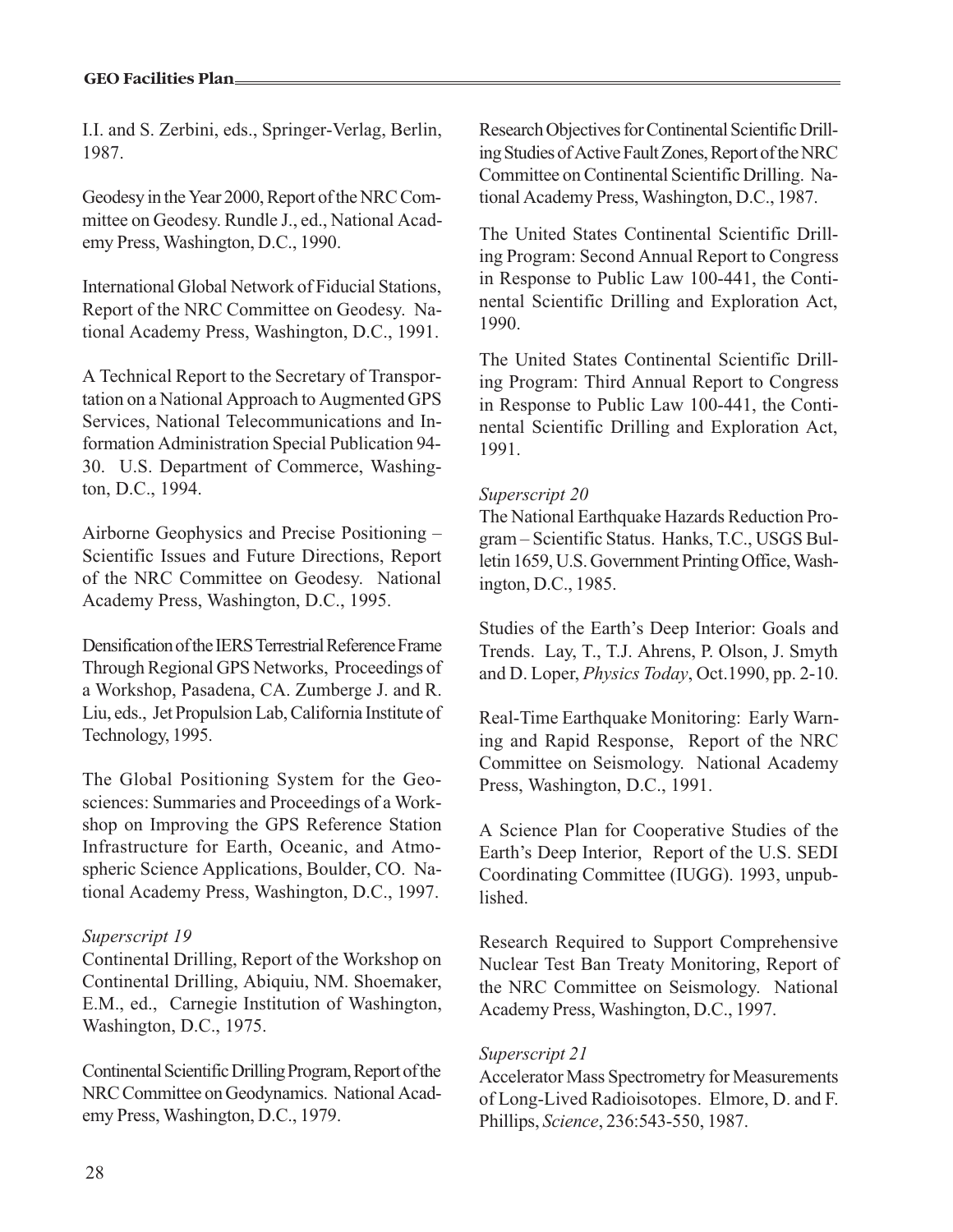Facilities for Earth Materials Research, Report of the NRC's U.S. Geodynamics Committee. National Academy Press, Washington, D.C, 1990.

#### Superscript 22

Applications of the Ion Microprobe to Geochemistry and Cosmochemistry. Shimizu, N. and S. Hart, Annual Review of Earth Planetary Sciences, 10:483-526, 1982.

#### Superscript 23

Synchrotron Radiation: Applications in the Earth Sciences, Report of the Mineral Physics Committee of the American Geophysical Union. Bassett, W.A. and G.E. Brown, Jr., eds., AGU, Washington, D.C., 1989.

#### Superscript 24

Earth Materials Research, Report of a Workshop on the Physics and Chemistry of Earth Materials, NRC Committee on Physics and Chemistry of Earth Materials. National Academy Press, Washington, D.C., 1987.

#### Superscript 25

Workshops for these specific initiatives will be held during calendar year 1999. In addition, these initiatives will be discussed in the NRC's Board on Earth Sciences and Resources recently initiated study on Opportunities for Research in the Earth Sciences.

#### Superscript 26

From Desktop to TeraFLOPS: Exploiting the U.S. Lead in High Performance Computing, NSF Blue Ribbon Panel on High Performance Computing. Branscomb L., ed., 1993, unpublished.

President's Information Technology Advisory Committee Interim Report to the President. Internet: http:/ /www.ccic.gov/ac/interim/. Accessed on January 29, 1999.

#### Superscript 27

Geoscience Education: A Recommended Strategy, NSF97-171. NSF, Arlington, VA, 1996.

#### Superscript 28

Solid-Earth Sciences and Society, Report of the NRC Committee on Status and Research Objectives in the Solid-Earth Sciences: A Critical Assessment. National Academy Press, Washington, D.C., 1993.

#### Superscript 29

Research Briefings, Report of the NRC Committee on Science, Engineering, and Public Policy (COSEPUP). National Academy Press, Washington, D.C., 1983.

#### Superscript 30

Opportunities for Research in the Geological Sciences, Report of the NRC Committee on Opportunities for Research in the Geological Sciences. National Academy Press, Washington, D.C., 1983.

#### Superscript 31

A National Program for Research in Continental Dynamics, CD/2020, Report of a Workshop on Future Research Directions in Continental Dynamics, Chandler, AZ. Simarski, L.T., ed., The IRIS Consortium, Washington, D.C., 1989.

#### Superscript 32

Facilities for Earth Materials Research: Report of the NRC's U.S. Geodynamics Committee. National Academy Press, Washington, D.C, 1990.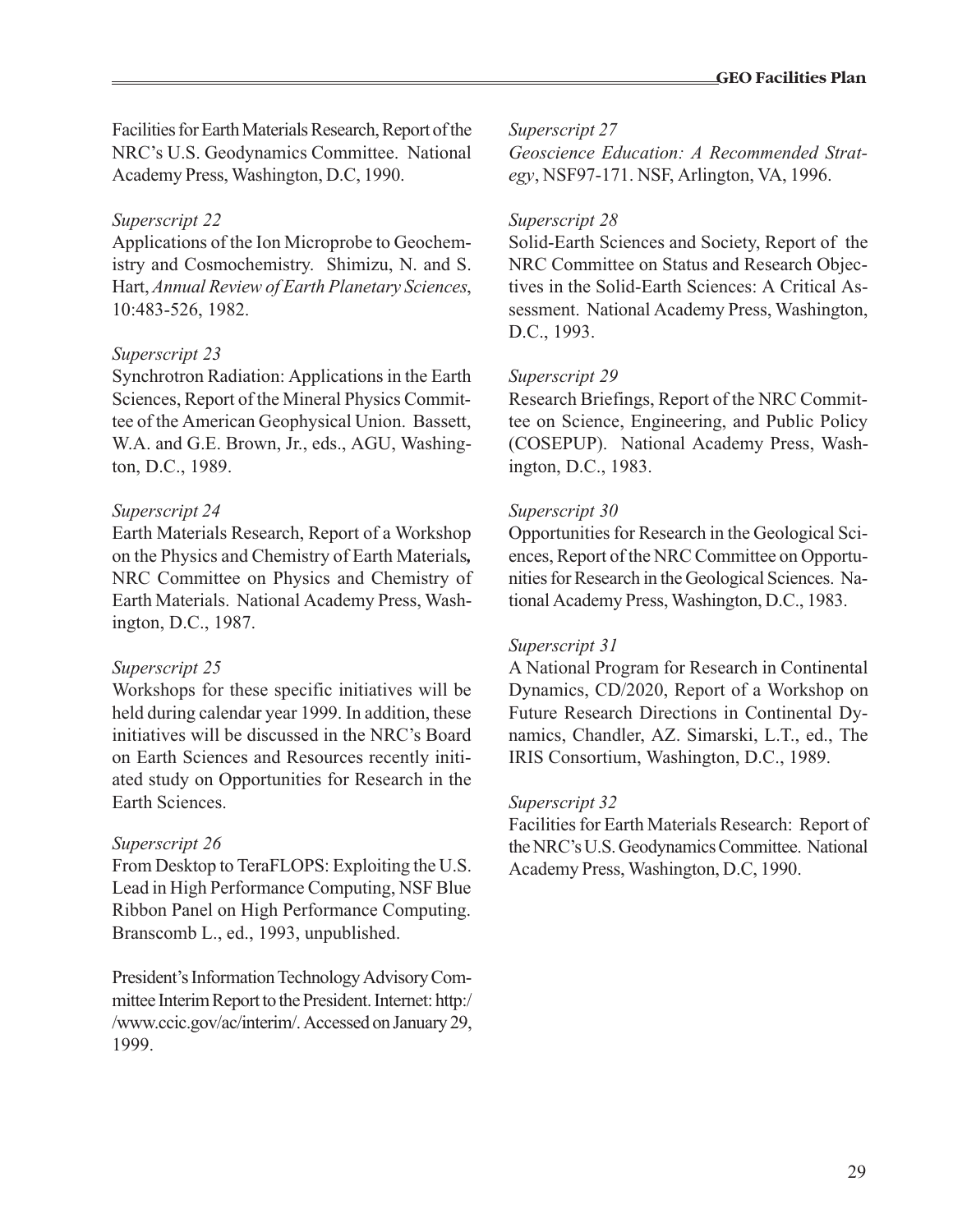## Appendix B

### Glossary of Acronyms Acronym Full name or term AMS Accelerator Mass Spectrometers APS Advanced Photon Source AUVs autonomous undersea vehicles BATS Bermuda Atlantic Time-series Study C4 Center for Clouds, Chemistry, and Climate CAPS Center for the Analysis and Prediction of Storms CHiPR Center for High-Pressure Research COSMIC Constellation Observing System for Meteorology, Ionosphere, and Climate CSL Climate Simulation Laboratory CSU Colorado State University DMC IRIS Data Management Center DMS IRIS Data Management System DOE Department of Energy EHR Directorate for Education and Human Resources ElDoRa Electra Doppler Radar FAA Federal Aviation Administration FEMA Federal Emergency Management Agency FY Fiscal Year GEO Directorate for Geosciences GPS Global Positioning System GPS/MET Global Positioning System applied to Meteorology GSN Global Seismographic Network H2O Hawaii-2 Observatory HIAPER High-Performance Instrumented Airborne Platform for Environmental Research HOT Hawaii Ocean Time-series IRIS Incorporated Research Institutions for Seismology PASSCAL Program of Array Seismic Studies of the Continental Lithosphere IRM Institute for Rock Magnetism ISFF Integrated Surface Flux Facility ISS Integrated Sounding System KDI Knowledge and Distributed Intelligence LExEn Life in Extreme Environments MRE Major Research Equipment NASA National Aeronautics and Space Administration NCAR National Center for Atmospheric Research NOAA National Oceanic and Atmospheric Administration NSB National Science Board NSF National Science Foundation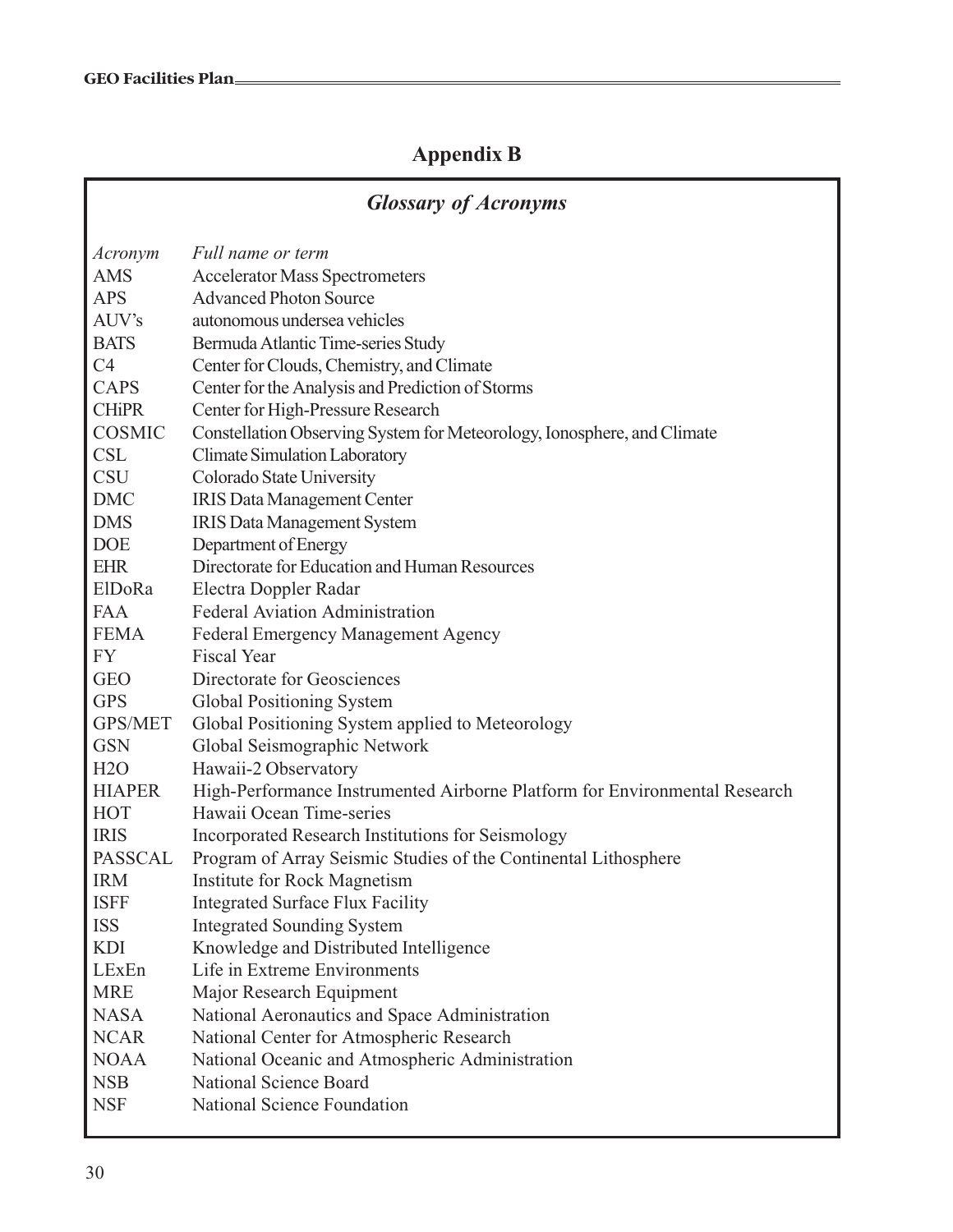| <b>NSLS</b>   | National Synchrotron Light Source                     |
|---------------|-------------------------------------------------------|
| <b>NSWP</b>   | National Space Weather Program                        |
| <b>OBS</b>    | Ocean-bottom seismic                                  |
| <b>ODP</b>    | Ocean Drilling Program                                |
| <b>OSN</b>    | Ocean Seismic Network                                 |
| <b>PAGE</b>   | Program for the Advancement of Geoscience Education   |
| <b>PITAC</b>  | President's Information Technology Advisory Committee |
| <b>REU</b>    | Research Experiences for Undergraduates               |
| <b>RIDGE</b>  | Ridge Interdisciplinary Global Experiments            |
| ROV's         | remotely operated vehicles                            |
| <b>SCEC</b>   | Southern California Earthquake Center                 |
| <b>SPARC</b>  | Space Physics and Aeronomy Research Collaboratory     |
| STC's         | Science and Technology Centers                        |
| <b>UARC</b>   | <b>Upper Atmosphere Research Collaboratory</b>        |
| <b>UNAVCO</b> | University NAVSTAR Consortium                         |
| <b>UNOLS</b>  | University-National Oceanographic Laboratory System   |
| US/GCRP       | U.S. Global Change Research Program                   |
| <b>USGS</b>   | United States Geological Survey                       |
|               |                                                       |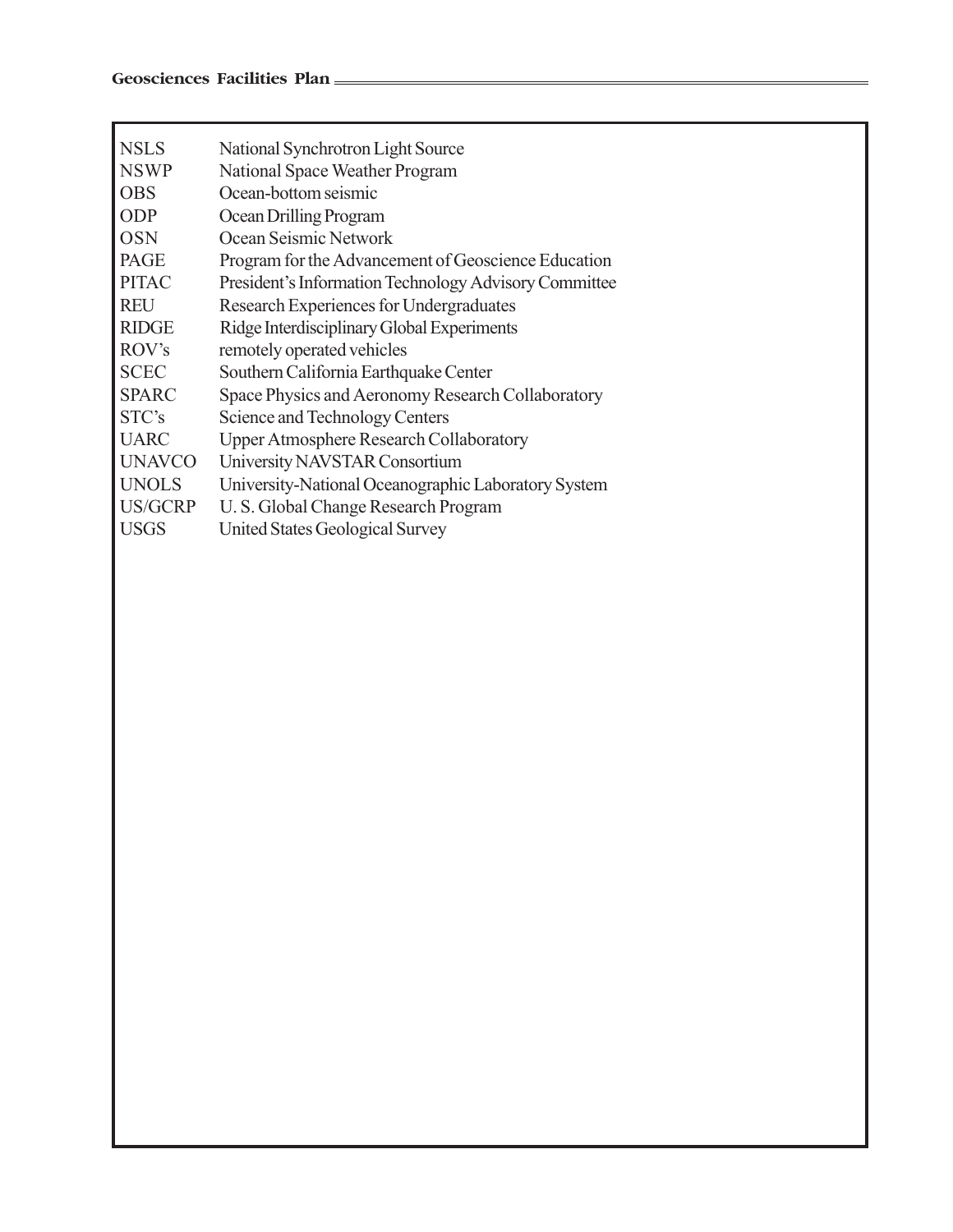The National Science Foundation (NSF) funds research and education in most fields of science and engineering. Grantees are wholly responsible for conducting their project activities and preparing the results for publication. Thus, the Foundation does not assume responsibility for such findings or their interpretation.

NSF welcomes proposals from all qualified scientists, engineers and educators. The Foundation strongly encourages women, minorities, and persons with disabilities to compete fully in its programs. In accordance with federal statutes, regulations, and NSF policies, no person on grounds of race, color, age, sex, national origin, or disability shall be excluded from participation in, be denied the benefits of, or be subjected to discrimination under any program or activity receiving financial assistance from NSF (unless otherwise specified in the eligibility requirements for a particular program).

Facilitation Awards for Scientists and Engineers with Disabilities (FASED) provide funding for special assistance or equipment to enable persons with disabilities (investigators and other staff, including student research assistants) to work on NSF-supported projects. See the program announcement or contact the program coordinator at (703) 306-1636.

The National Science Foundation has Telephonic Device for the Deaf (TDD) and Federal Information Relay Service (FIRS) capabilities that enable individuals with hearing impairments to communicate with the Foundation regarding NSF programs, employment, or general information. TDD may be accessed at (703) 306-0090 or through FIRS on 1-800-877-8339.

The National Science Foundation is committed to making all of the information we publish easy to understand. If you have a suggestion about how to improve the clarity of this document or other NSFpublished materials, please contact us at plainlanguage $@$ nsf.gov.